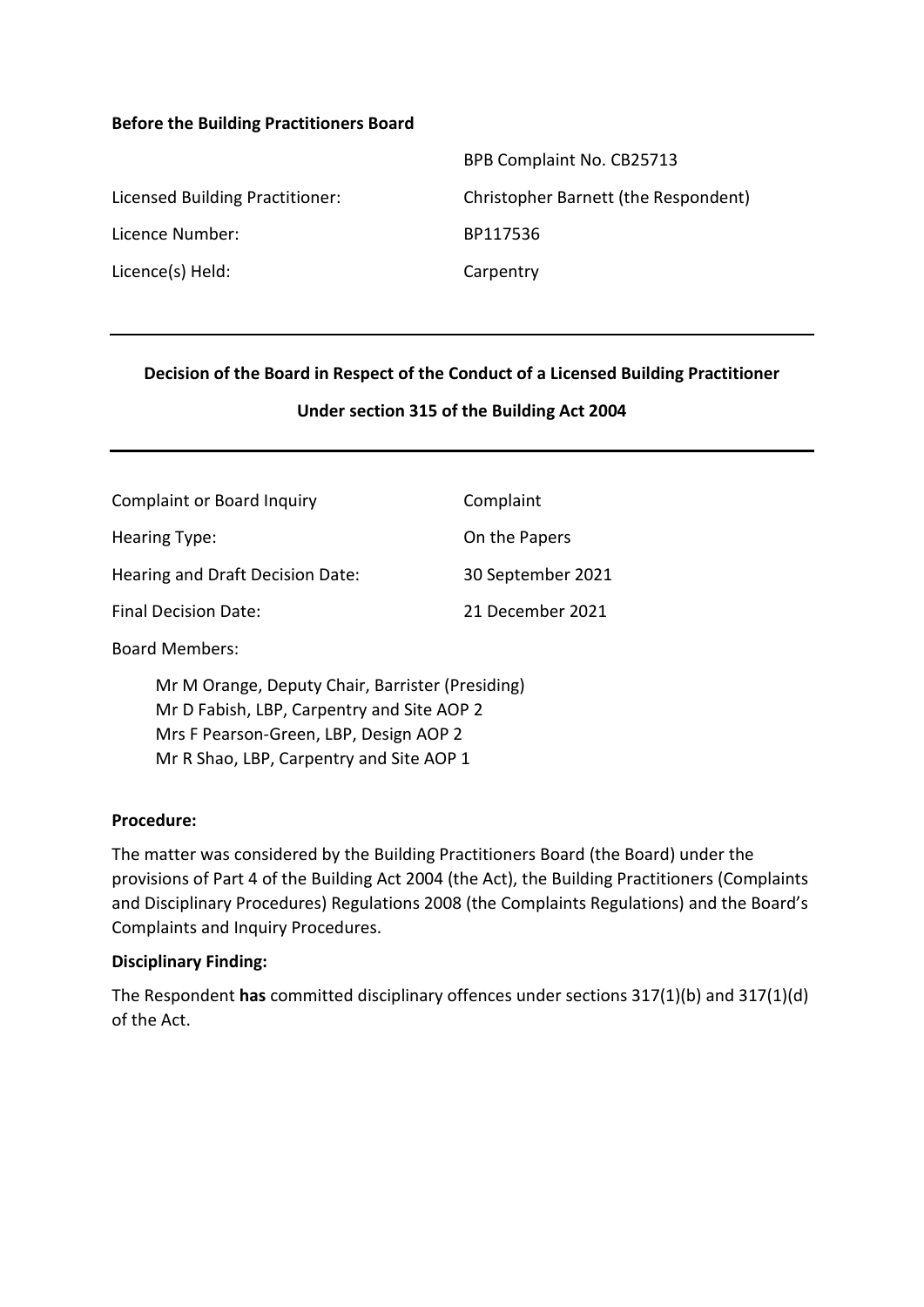## **Contents**

## <span id="page-1-0"></span>**Summary of the Board's Decision**

 $[1]$ The Respondent carried out building work in a negligent manner and in a manner that was contrary to the building consent issued. He is fined \$1,500 and ordered to pay costs of \$750.

## <span id="page-1-1"></span>**Background to the Complaint**

 $\lceil 2 \rceil$ On 30 September 2021, the Board received a Registrar's Report in respect of a complaint about the conduct of the Respondent.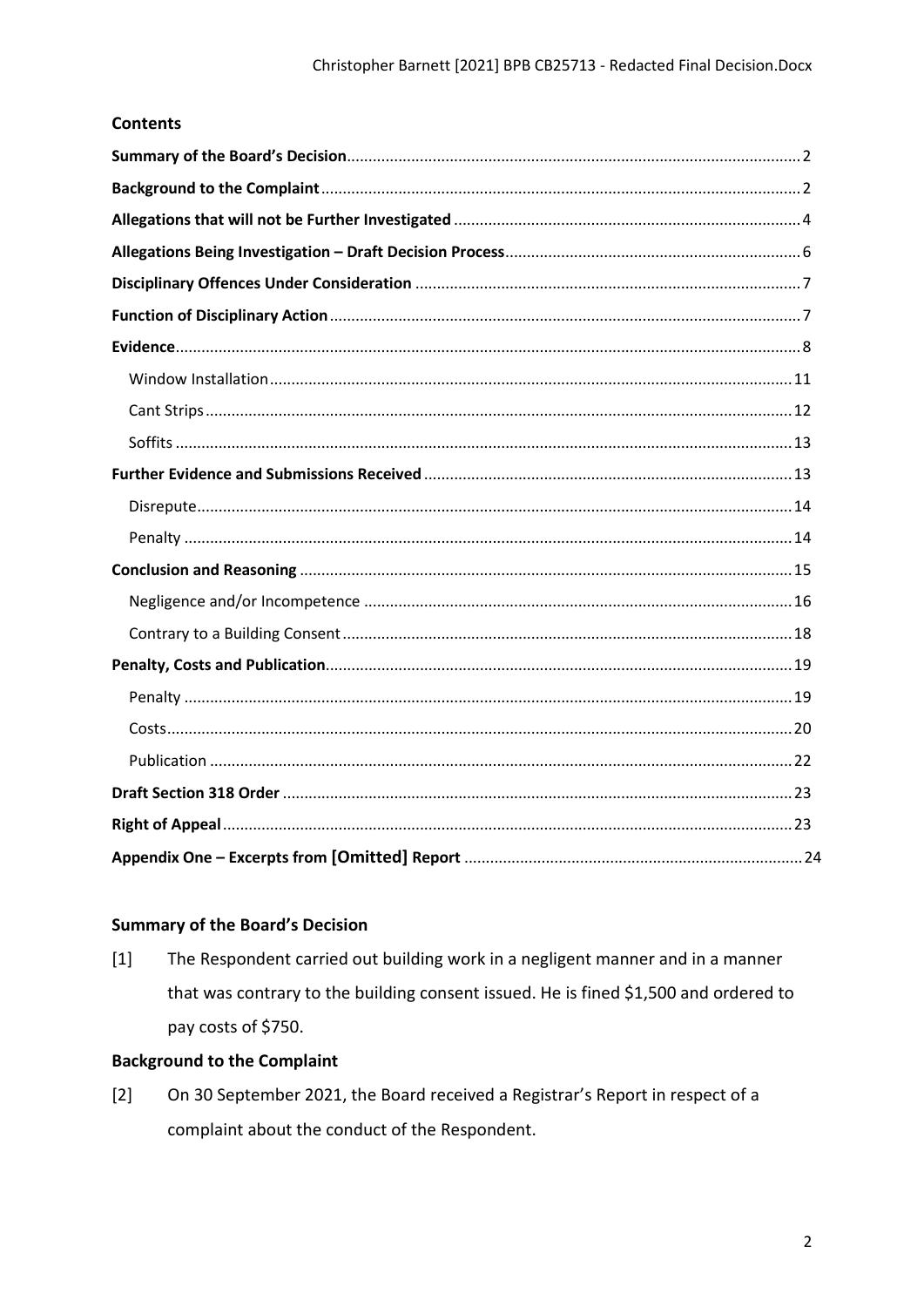- [3] Under regulation 10 of the Complaints Regulations, the Board must, on receipt of the Registrar's Report, decide whether to proceed no further with the complaint because regulation 9 of the Complaints Regulations applies.
- [4] The Complainant in this matter had previously complained to the Board about the conduct of the Respondent in respect of the same building work<sup>[1](#page-2-0)</sup>. On 11 May 2020, the Board issued a decision in respect of that complaint<sup>[2](#page-2-1)</sup>. The decision was that the Respondent had breached section 317(1)(da)(ii) of the Act when he failed to provide a record of work on completion of restricted building work. The Board fined the Respondent the sum of \$1,500.
- [5] The Board also decided that, in respect of an allegation that the Respondent had breached section 317(1)(b) of the Act (negligence or incompetence), that regulation 9(e) of the Complaints Regulations applied as there was insufficient evidence to warrant further investigation. Regulation 9(e) states:

# *Complaint not warranting further investigation*

*A complaint does not warrant further investigation if—* 

- *(e) there is insufficient evidence to warrant the investigation of the complaint;*
- [6] Turning to the new complaint Regulation 9(g) of the Complaints Regulations can apply to a complaint that has previously been dealt with by the Board. The regulation provides:

# *Complaint not warranting further investigation*

*A complaint does not warrant further investigation if—* 

- *(g) its subject matter has been considered previously by the Board, and the Board—* 
	- *(i) considered that the complaint did not warrant further investigation, because 1 or more of paragraphs (a) to (f) applied to it; or*
	- *(ii) otherwise made a decision on the complaint.*
- [7] The Board's 11 May 2020 decision to not further investigate the allegation under section 317(1)(b) of the Act was not a final determination. It was open to the

<span id="page-2-0"></span><sup>1</sup> Complaint number CB25294

<span id="page-2-1"></span><sup>2</sup> *Barnett* [2020] BPB 25294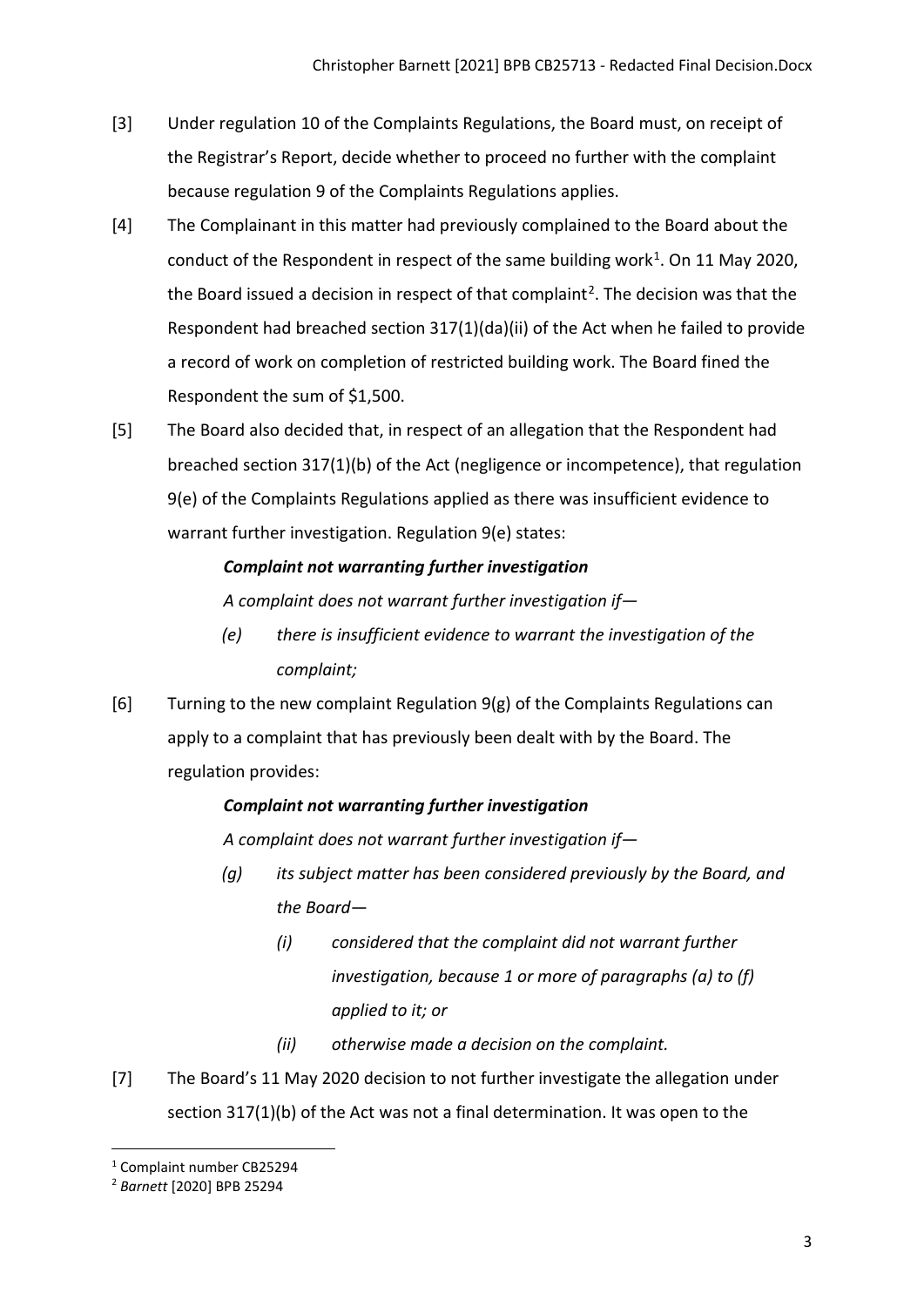Complainant to lay a new complaint with new evidence. That was what occurred. The Complainant has made a new complaint and has provided new compelling evidence. On this basis, the Board has decided that regulation 9(g)(i) does not apply and that the Board should, pursuant to regulation 10, further investigate the allegation under section 317(1)(b) of the Act.

[8] The Board decided that regulation 9 did not apply to the allegation under section 317(1)(b) and (d) of the Act, under regulation 10 the Board is required to hold a hearing.

#### <span id="page-3-0"></span>**Allegations that will not be Further Investigated**

- [9] The complaint also raised allegations of breaches of sections 317(1)(c), 317(1)(da)(ii) and 317(1)(i) of the Act. The Board decided that regulation 9 did apply to those aspects of the complaint and that it would not further investigate those allegations.
- [10] Section 317(1)(c) makes it an offence for a Licensed Building Practitioner to carry out (other than as an owner-builder) or supervise restricted building work or building inspection work of a type that he or she is not licensed to carry out or supervise. There were two allegations.
- [11] One was in relation to the installation of a waterproofing membrane. There was evidence on the file that the membrane work was supervised by a Licensed Building Practitioner.
- [12] The other was that a boundary peg had been removed. Work on a boundary peg is not restricted building work and, as such, there is no requirement to be a Licensed Building Practitioner.
- [13] Given those factors, the Board decided that regulation 9(a) applied. It states:

#### *Complaint not warranting further investigation*

*A complaint does not warrant further investigation if—* 

- *(a) it does not come within the grounds for discipline;*
- [14] Turning to section 317(1)(da)(ii) of the Act (failure to provide a record of work) the Board made a finding and imposed a penalty on that matter in its 11 May 2021 decision. As such, regulation 9(g)(ii) applies:

#### *Complaint not warranting further investigation*

*A complaint does not warrant further investigation if—*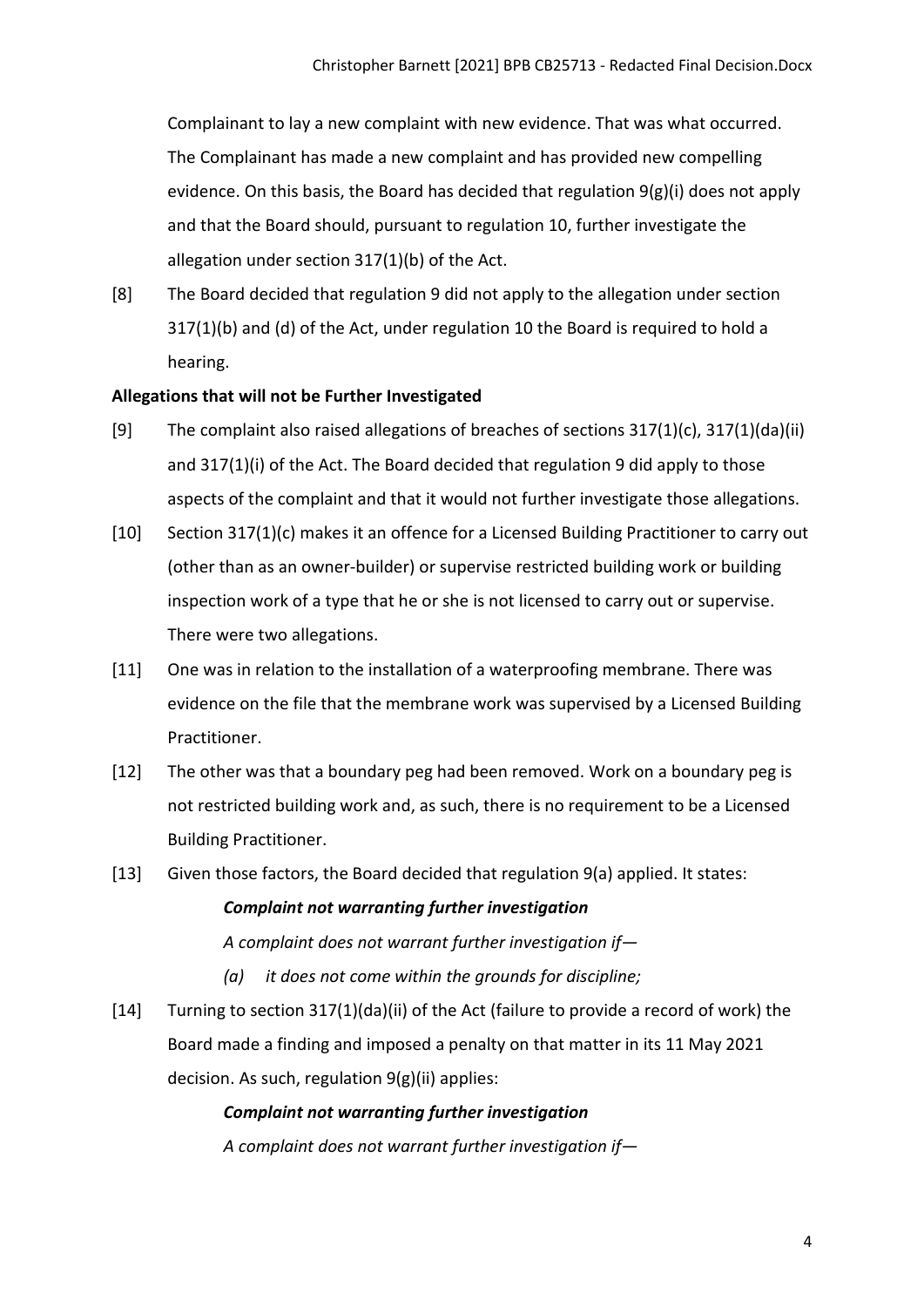- *(g) its subject matter has been considered previously by the Board, and the Board—* 
	- *(ii) otherwise made a decision on the complaint.*
- [15] The regulation recognises the principle of *res judicata,* which is that where a matter has been determined in an earlier proceeding, it should not be re-opened. There needs to be finality to proceedings and that the Board should not allow the relitigation of matters that have been heard and on which a decision has been made. as such, the Board will not further investigate the allegation of a breach of section 317(1)(da)(ii) of the Act.
- [16] The final allegation to which regulation 9 applies is that relating to section 317(1)(i) of the Act (conducted himself or herself in a manner that brings, or is likely to bring, the regime under this Act for licensed building practitioners into disrepute).
- [17] In considering whether the investigation of specific allegations is necessary, the Board is required to consider the directions of the courts as regards the threshold for matters to be dealt with as a disciplinary matter. In *Collie v Nursing Council of New Zealand,*[3](#page-4-0) Justice Gendall stated, as regards the threshold for disciplinary matters:

*[21] Negligence or malpractice may or may not be sufficient to constitute professional misconduct and the guide must be standards applicable by competent, ethical and responsible practitioners and there must be behaviour which falls seriously short of that which is to be considered acceptable and not mere inadvertent error, oversight or for that matter carelessness.*

[18] Again, in *Pillai v Messiter (No 2)*[4](#page-4-1) the Court of Appeal stated:

*… the statutory test is not met by mere professional incompetence or by deficiencies in the practice of the profession. Something more is required. It includes a deliberate departure from accepted standards or such serious negligence as, although not deliberate, to portray indifference and an abuse.*

[19] Turning to allegations of disrepute, the Courts have stated that the same high threshold applies, and the Board notes that when the disciplinary provision was introduced to Parliament, the accompanying Cabinet paper noted:

<span id="page-4-0"></span><sup>3</sup> [2001] NZAR 74

<span id="page-4-1"></span><sup>4</sup> (1989) 16 NSWLR 197 (CA) at 200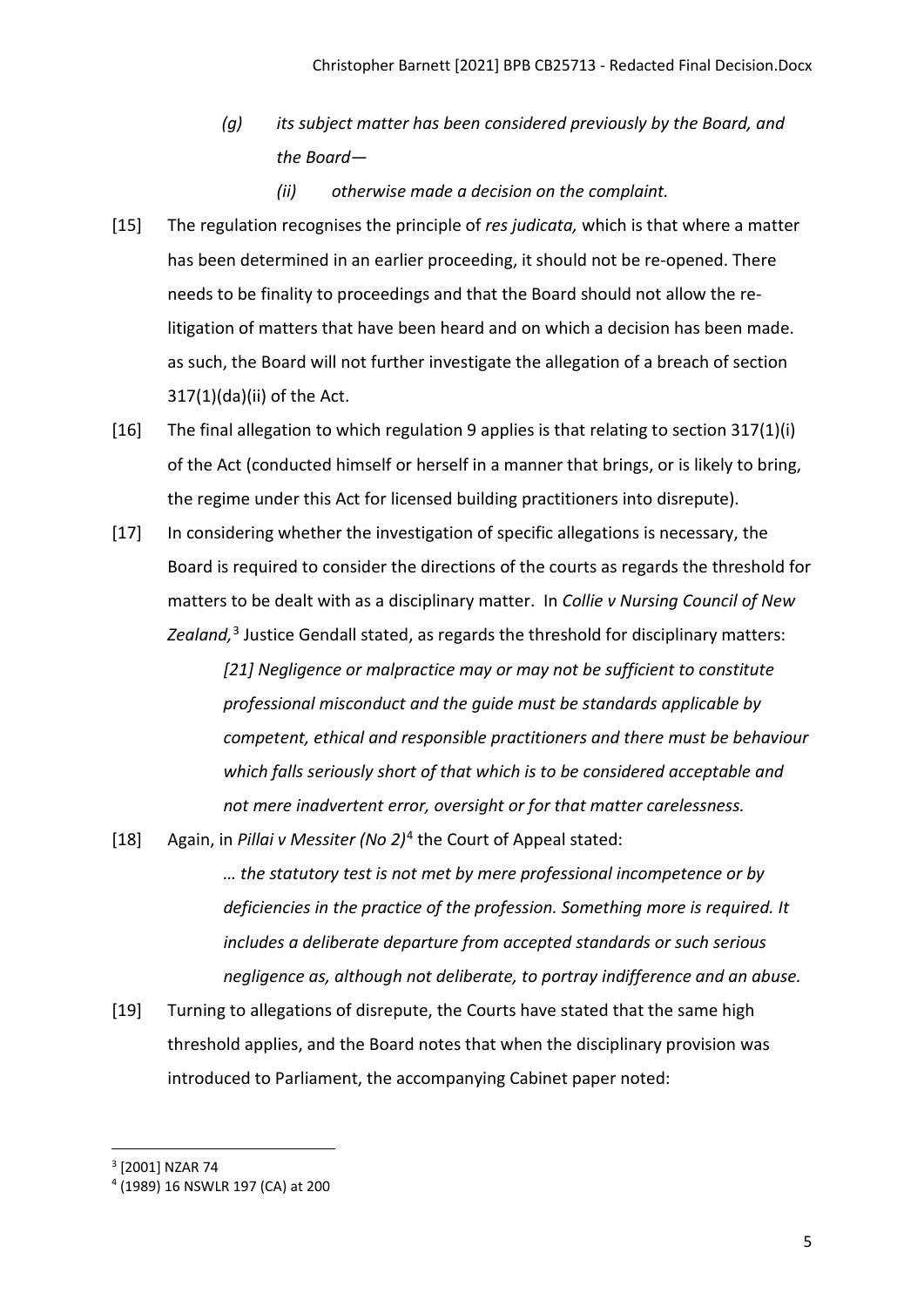*This power would only be exercised in the most serious of cases of poor behaviour, such as repetitive or fraudulent behaviour, rather than for minor matters.* 

[20] On this basis, the Board has decided that whilst there was some evidence that may have come within the provisions of disrepute, the Board decided that the alleged conduct did not reach the seriousness threshold as outlined in the above court decisions. On that basis, the Board decided that regulation 9(f)(ii) of the Complaints Regulations applied:

## *Complaint not warranting further investigation*

*A complaint does not warrant further investigation if—* 

- *(f) the investigation of it is—* 
	- *(ii) unnecessary;*

## <span id="page-5-0"></span>**Allegations Being Investigation – Draft Decision Process**

- [21] The Board's jurisdiction is that of an inquiry. Complaints are not prosecuted before the Board. Rather, it is for the Board to carry out any further investigation that it considers is necessary prior to it making a decision. In this respect, the Act provides that the Board may regulate its own procedures<sup>[5](#page-5-1)</sup>. It has what is described as a summary jurisdiction in that the Board has a degree of flexibility in how it deals with matters; it retains an inherent jurisdiction beyond that set out in the enabling legislation<sup>[6](#page-5-2)</sup>. As such, it may depart from its normal procedures if it considers doing so would achieve the purposes of the Act, and it is not contrary to the interests of natural justice to do so.
- [22] In this instance, the Board has decided that a formal hearing is not necessary. The Board considers that there is sufficient evidence before it to allow it to make a decision on the papers.
- [23] The Board does, however, note that there may be further evidence in the possession of persons involved in the matter or that the Board may not have interpreted the evidence correctly. To that end, a Draft Decision was issued and the Respondent and Complainant were provided with an opportunity to comment and to present further

<span id="page-5-1"></span><sup>5</sup> Clause 27 of Schedule 3

<span id="page-5-2"></span><sup>6</sup> *Castles v Standards Committee No.* [2013] NZHC 2289, *Orlov v National Standards Committee 1* [2013] NZHC 1955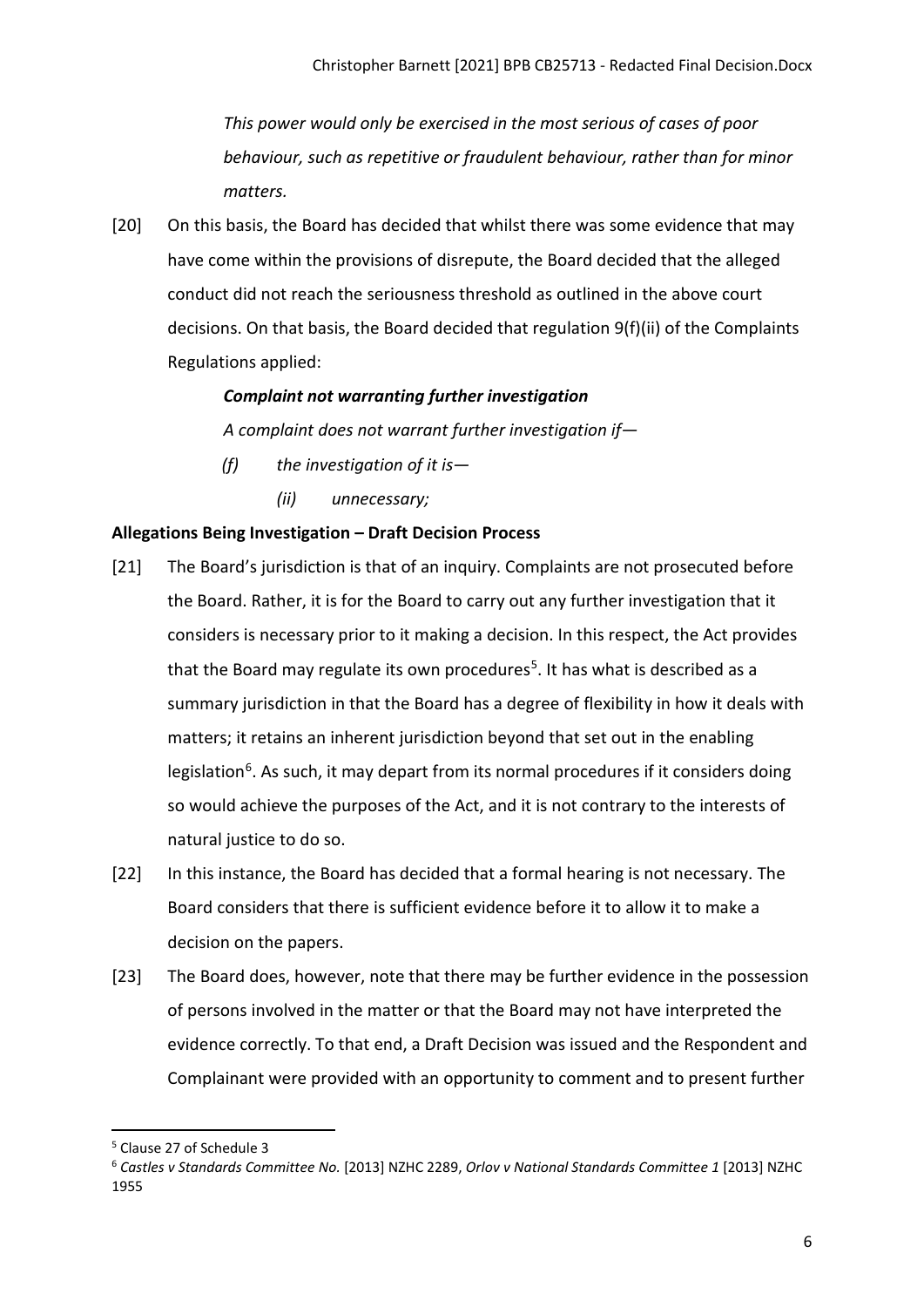evidence prior to the Board making a final decision. If the Board directs or the Respondent requests an in-person hearing, then one will be scheduled.

## <span id="page-6-0"></span>**Disciplinary Offences Under Consideration**

- [24] On the basis of the Registrar's Report, the Respondent's conduct that the Board resolved to investigate was that the Respondent had, in respect of building work carried out or supervised at [Omitted], Nelson:
	- (a) carried out or supervised building work or building inspection work in a negligent or incompetent manner (s 317(1)(b) of the Act); and
	- (b) carried out or supervised building work or building inspection work that does not comply with a building consent (section 317(1)(d) of the Act).

## <span id="page-6-1"></span>**Function of Disciplinary Action**

- [25] The common understanding of the purpose of professional discipline is to uphold the integrity of the profession. The focus is not punishment, but the protection of the public, the maintenance of public confidence and the enforcement of high standards of propriety and professional conduct. Those purposes were recently reiterated by the Supreme Court of the United Kingdom in *R v Institute of Chartered Accountants in England and Wales*[7](#page-6-2) and in New Zealand in *Dentice v Valuers Registration Board*[8](#page-6-3)*.*
- [26] Disciplinary action under the Act is not designed to redress issues or disputes between a complainant and a respondent. In *McLanahan and Tan v The New Zealand Registered Architects Board, [9](#page-6-4)* Collins J. noted that:
	- *"… the disciplinary process does not exist to appease those who are dissatisfied … . The disciplinary process … exists to ensure professional standards are maintained in order to protect clients, the profession and the broader community."*
- [27] In a similar vein, the Board's investigation and hearing process is not designed to address every issue that is raised in a complaint or by a complainant. The disciplinary scheme under the Act and Complaint's Regulations focuses on serious conduct that warrants investigation and, if upheld, disciplinary action. Focusing on serious

<span id="page-6-2"></span>*<sup>7</sup> R v Institute of Chartered Accountants in England and Wales* [2011] UKSC 1, 19 January 2011.

<span id="page-6-3"></span><sup>8</sup> [1992] 1 NZLR 720 at p 724

<span id="page-6-4"></span><sup>9</sup> [2016] HZHC 2276 at para 164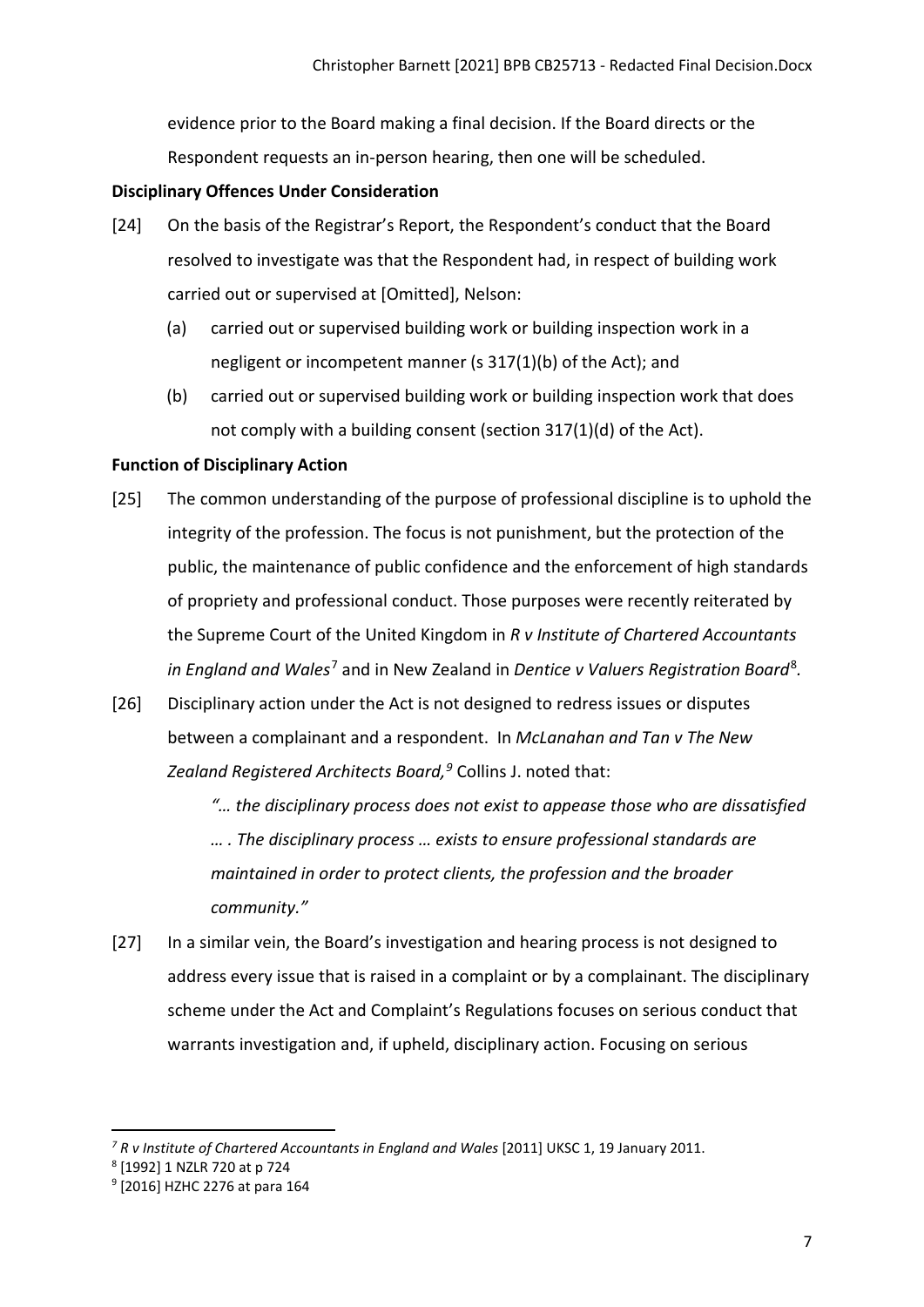conduct is consistent with decisions made in the New Zealand courts in relation to the conduct of licensed persons<sup>[10](#page-7-1)</sup>:

*… the statutory test is not met by mere professional incompetence or by deficiencies in the practice of the profession. Something more is required. It includes a deliberate departure from accepted standards or such serious negligence as, although not deliberate, to portray indifference and an abuse.*

- [28] Finally, the Board can only inquire into "the conduct of a licensed building practitioner" with respect to the grounds for discipline set out in section 317 of the Act. Those grounds do not include contractual breaches other than when the conduct reaches the high threshold for consideration under section 317(1)(i) of the Act, which deals with disrepute.
- [29] The above commentary on the limitations of the disciplinary process is important to note as, on the basis of it, the Board's inquiries, and this decision, focus on and deal with the serious conduct complained about.

#### <span id="page-7-0"></span>**Evidence**

- [30] The Board must be satisfied on the balance of probabilities that the disciplinary offences alleged have been committed*[11](#page-7-2)*. Under section 322 of the Act, the Board has relaxed rules of evidence that allow it to receive evidence that may not be admissible in a court of law.
- [31] The Respondent was engaged to construct a new build residential dwelling at [Omitted], Nelson. The Complainant, the owner of the dwelling, provided a large volume of documentation in support of the complaint, including reports from persons who had reviewed the building work and provided reports and inspection records from the Building Consent Authority (BCA). The main issues the Complainant raised were with the manner in which a building wrap, soffits and Cant strips were installed, the protection provided for laminated beams, the sealant used for an external wall, the installation of windows, the standard of subcontractors work and the removal of boundary pegs.
- [32] As noted in paragraph [27] the Board's jurisdiction and the investigation of a Licensed Building Practitioner's conduct is limited to that which amounts to serious

<span id="page-7-1"></span><sup>10</sup> *Pillai v Messiter (No 2)* (1989) 16 NSWLR 197 (A) at 200

<span id="page-7-2"></span><sup>11</sup> *Z v Dental Complaints Assessment Committee* [2009] 1 NZLR 1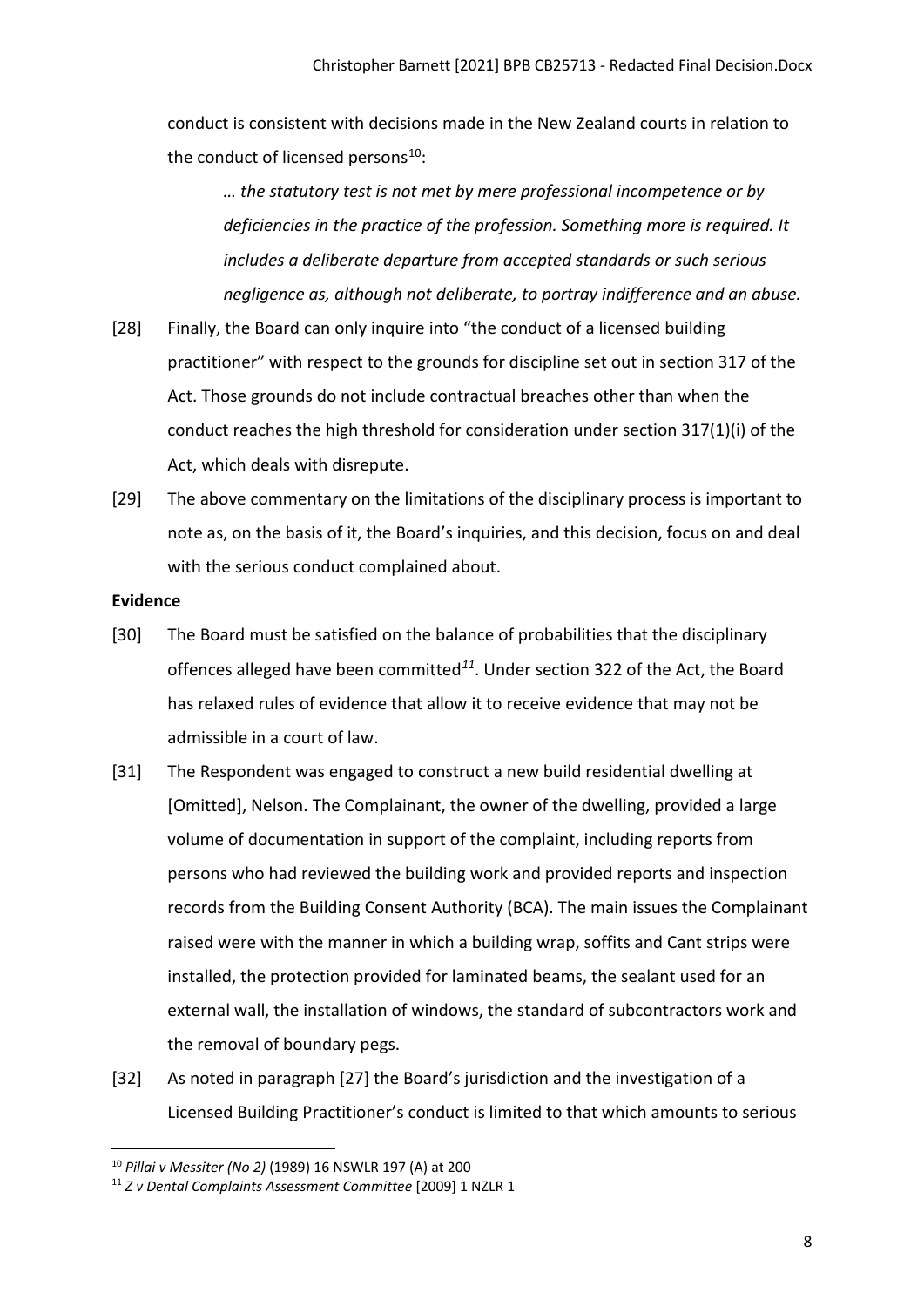negligence. The Board reviewed the complaint and response to ascertain those matters which met the threshold for disciplinary action. In doing so, the Board noted that many of the issues identified were contractual in nature or were not the direct responsibility of the Respondent within the context of the licensing and disciplinary regime. The matters disclosed in the documentation that the Board considered reached that threshold were:

- Window installation;
- Cant strips; and
- Soffit installation.
- [33] Included in the reports was one from [Omitted] dated 22 February 2021, completed by [Omitted], Building Surveyor and peer-reviewed by [Omitted], Chartered and Registered Building Surveyor. The report consolidated and summarised a report provided by [Omitted]Limited dated 10 December 2020 obtained by the Complainant, and it included the Respondent's responses to the issues raised in the [Omitted] report. It dealt with a total of 35 individual alleged defects. The [Omitted]report was commissioned by Master Build Services as part of a dispute resolution process. It was provided to the Board by the Respondent.
- [34] In determining what reached the threshold, the Board took into account the following findings from the [Omitted]report:

### *Analysis of Defects*

*During our visual inspection, it was found that a number of defects highlighted by [Omitted], MBS and the owner were as a result of poor workmanship. However, some of the defects maybe contractual in nature. Each defect is summarised within paragraph 3.3.1 –Non-Compliant/Incomplete Works and Defects. The defects have been assessed against the relevant standards and trade practices where applicable. Conclusion*

*Following the completion of the inspection and reviewing of the defects throughout the property and grounds, it is recommended that the suggested remediation works within table 3.4.1 be undertaken ensuring that all works are carried out in a manner that meets appropriate industry standards.*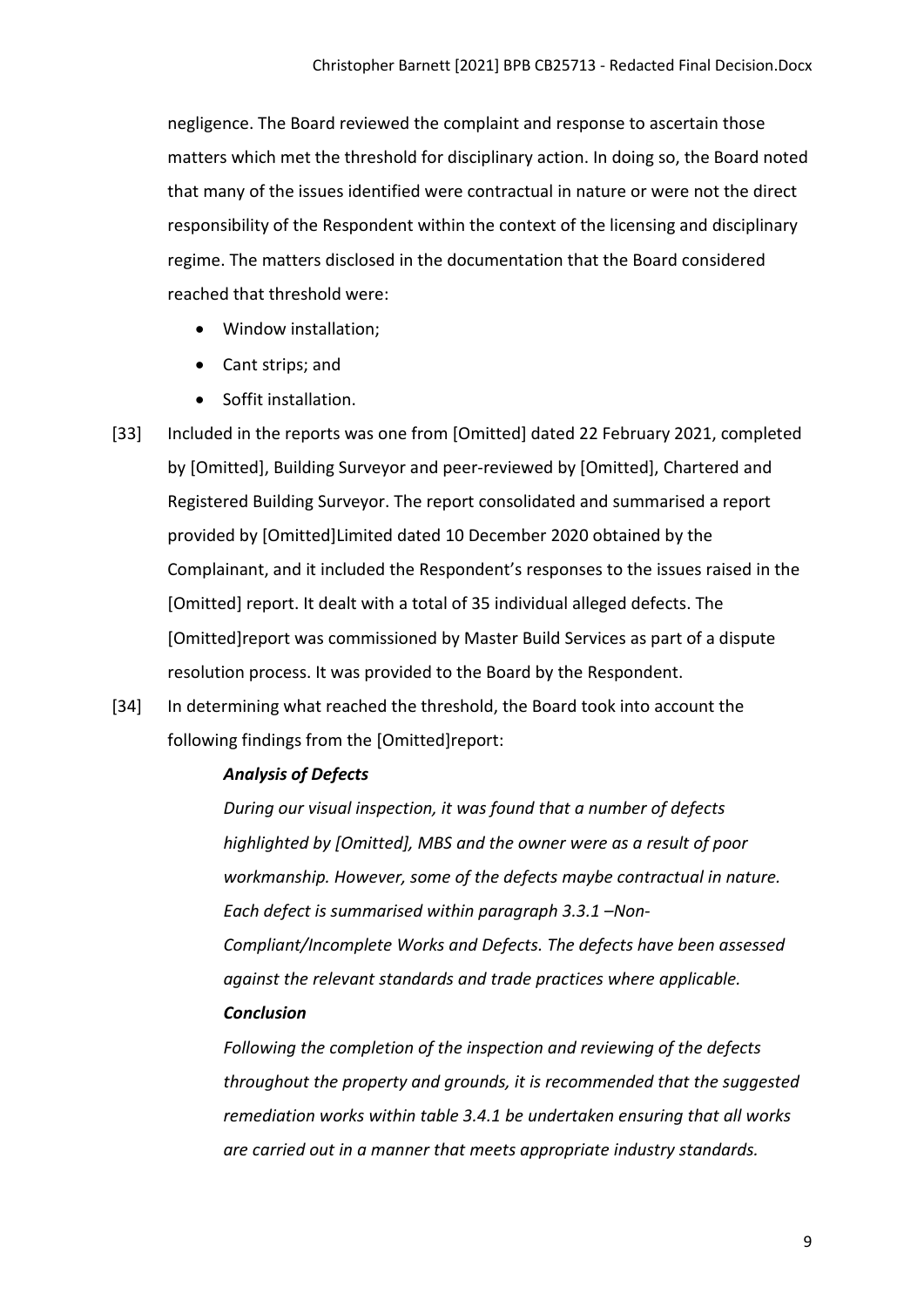*It is our opinion that a significant number of the defects highlighted, such as the internal finishes and the installation of joinery air seals, can be easily rectified by a competent builder. Some other items that are identified as defects are not building compliance or contractual issues such as the alleged staining of the timber decking boards.*

*Additional design input is required from the homeowners designer prior to undertaking remedial works to the northern retaining wall tanking protection, while we consider this was installed in accordance with the designers instructions it does not appear to provide adequate protection to the tanking membrane.*

### *Summary of Main Remedial Works*

*Below is a list of the main remedial works, a complete list of remedial works is contained at table 3.3.1. This list excludes any alleged defects which have not been confirmed or in the case of the interior painting and Prolam posts are awaiting further reports.*

- *Air Seals Remove architraves and air seals to all exterior joinery (including the garage door opening) and install new compliant backing rods, air seals, and architraves. Allow to paint repairs to match existing and to repair any damage caused as a consequence of the works.*
- *Cant strips to base of cladding The Cladding beneath the windows and lower weatherboards should be completed in accordance with the consent.*
- *Fixing of Soffit linings remove sections of soffit linings in locations (or metal roofing) and install additional timber blocking / soffit framing so that the soffit linings can be fixed in accordance with the James Hardie installation manual.*
- [35] The full detail from the [Omitted]report on each of the items to follow can be found in Appendix One.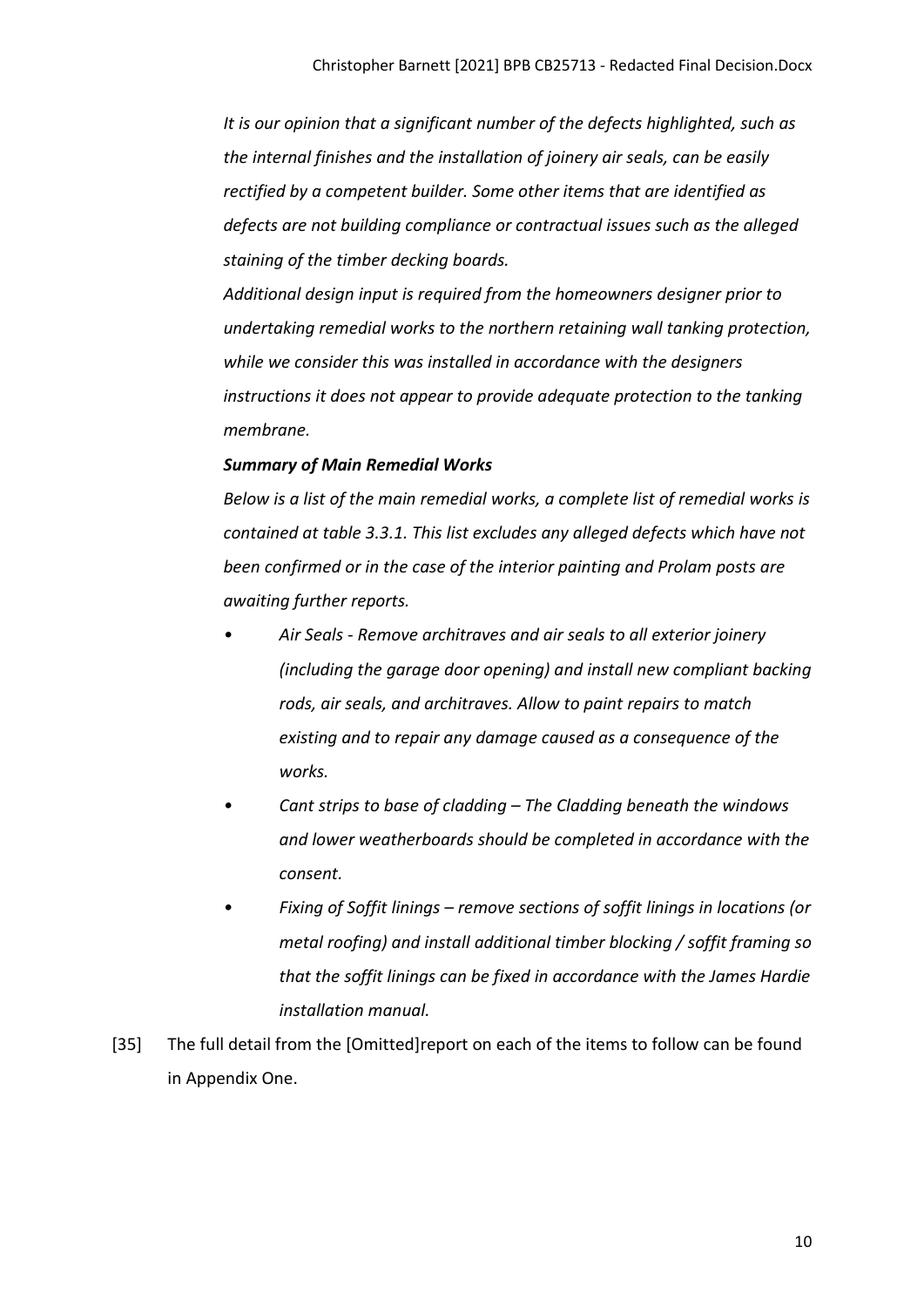#### <span id="page-10-0"></span>Window Installation

- [36] The specific issues identified with window installation were the failure to provide compliant waterproof air seals to the perimeter of trim cavities, no PEF backing rods installed to trim the cavity, gaps in expanding foam allowing air flow.
- [37] The [Omitted]report noted the following

#### [Omitted]*Observations and Comments*

*We agree that based on the photographic evidence contained within the [Omitted] report dated 25/11/19 that the air seals are poorly formed and require repair/replacement. We do not consider that the way the air seals have been formed complies with the consented documents. We agree that as a minimum all exterior joinery air seals will require investigation (which will require the removal of architraves) and if found to be incorrectly installed these will need to be remediated.*

# **Assessment on Compliance with the NZ Building Code and/or Building Consent, and Technical References**

*Not built in accordance with the building consent documentation. No evidence of a failure to comply with the performance requirement of NZ Building Code clause E2. External Moisture.* 

[38] The Respondent, in his response to the complaint, stated:

*This is correct they have not been installed as per the James Hardie Manual however I have not found a builder that has done this correctly yet. The change of building wrap meant it could not be battened out as per the plans , we had to batten the top of all the trusses which lifted the fascia soffits and weather boards not allowing us the space to do it as per plans and this also had an impact on where the weatherboards met the windows Truss overhang is at 900 centres and that is where the blocks have always gone.* 

*James Hardie had been doing it this way for ever but in 2013 they decided to up date their install specs for high wind zones. [Omitted] had said that all we needed to fix this was to seal around the perimeter and check that no nails had been missed which they had identified on their original report.*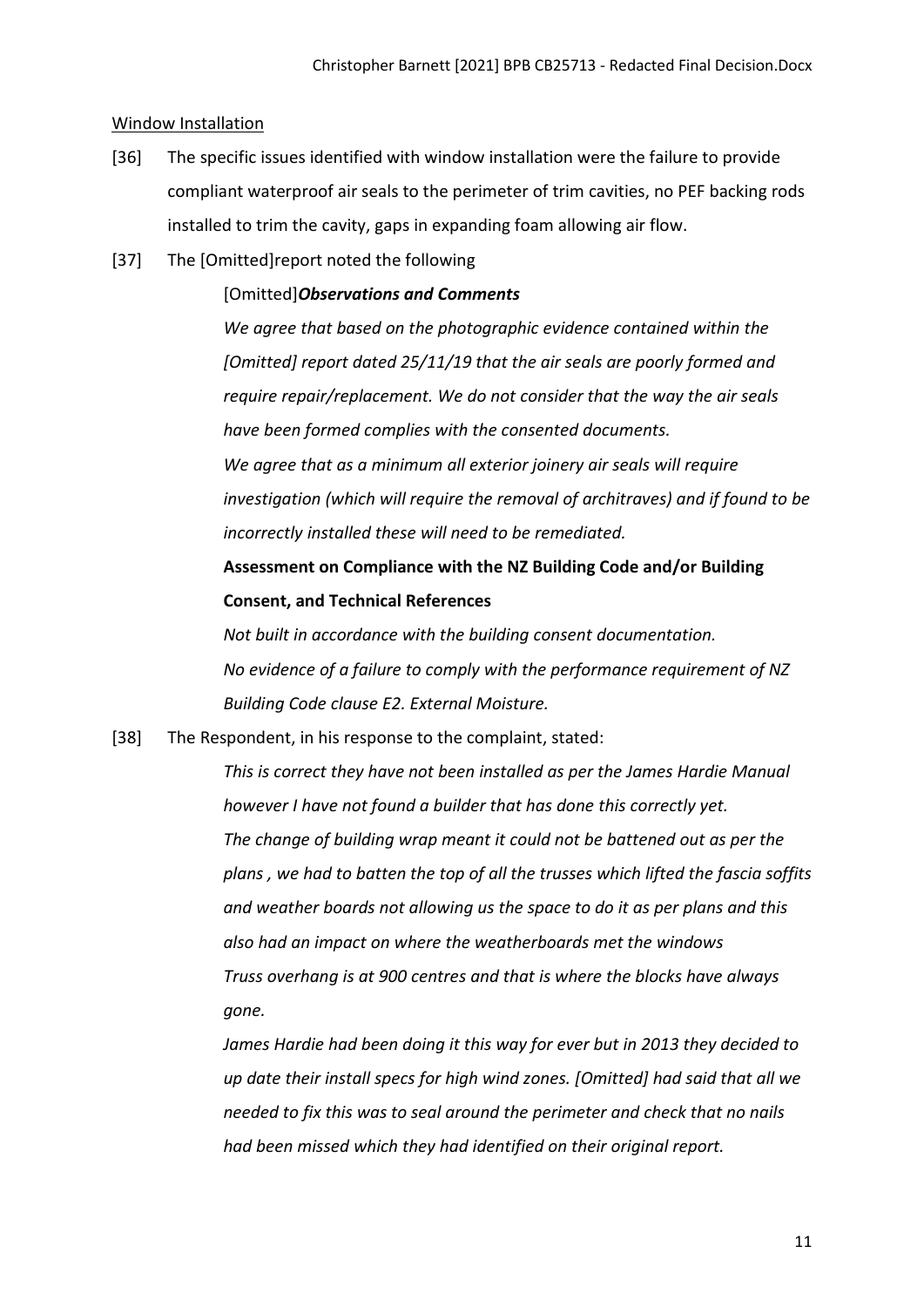*They change their stance on this when MBS and myself had offered to pay for this , they wanted more so they changed their specs on it.*

*The change of building wrap meant it could not be battened out as per the plans , we had to batten the top of all the trusses which lifted the fascia soffits and weather boards not allowing us the space to do it as per plans and this also had an impact on where the weatherboards met the windows.*

#### <span id="page-11-0"></span>Cant Strips

- [39] The specific issues identified was the failure to install Cant strips.
- [40] The [Omitted]Report noted the following

#### [Omitted]*Observations and Comments*

*Mr Barnett agreed that remedial work is required the control the airflow into the wall cavity beneath windows (Currently he has allowed for remediation to 9 windows on the upper level and 2 windows and 6 doors on the lower level. We consider that the any additional units that require attention can be addressed at that time.*

*Notwithstanding the actual number of units that need to be attended to, we consider that the window joinery installation should be completed in accordance with the building consent documentation. Detail 12 on sheet 21-A and the James Hardie Linear installation manual.*

*We were unable to locate a detail for the windowsills over the roof apron flashings. If no such detail exists, then the owners will need to obtain such a detail from their designer.*

*We note that it appears that the owner has sealed the base of the window units with a spray foam sealant, which is contrary to the design of a drained and ventilated cladding system such as the one installed the base of the window units, which must be vented to the exterior to allow pressure equalisation. The spray foam will require removal to undertake the remedial works.*

*Assessment on Compliance with the NZ Building Code and/or Building Consent, and Technical References*

*Building Consent details sheet 21 A. James Hardie Linear installation manual.*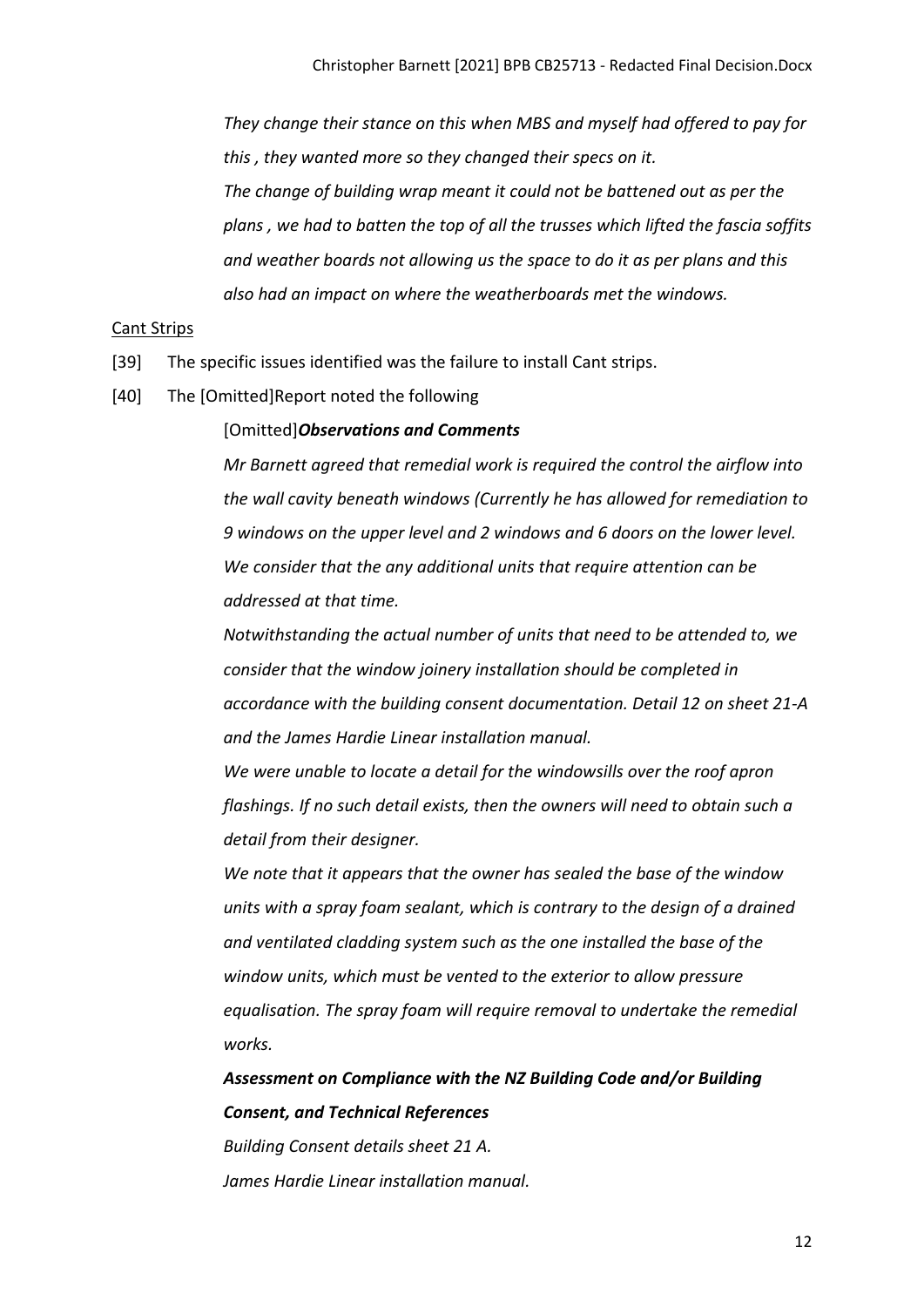[41] The Respondent, in his response to the complaint, stated:

*HERE IS A LINK TO THE ONE WE USED. IT IS USED BY ALL BUILDERS IN NELSON AS THE COMPANY IS BASED HERE AND IT IS A BETTER SYSTEM.*

## <span id="page-12-0"></span>Soffits

- [42] The specific issue identified was the failure to install soffits as per installation specifications.
- [43] The [Omitted]Report noted the following

### [Omitted]*Observations and Comments*

*We agree that in locations the soffits are not installed in accordance with the James Hardie technical literature and require repair as there is insufficient timber framing / blocking installed to allow for the correct fixing of the soffit linings.*

*It was agreed during our meeting of 30 September 2020 that this would be part of the remedial scope. [Omitted] suggested that by removing sections of roofing it may be possible to install additional soffit blocking without the need to remove the soffit lining.*

*It is likely this will require removal and replacement of the soffit linings to install the required framing timber to allow for correct fixing centres of 600 mm.*

*Mr Barnett has agreed to fix the soffits in accordance with the James Hardie installation instructions.*

*Assessment on Compliance with the NZ Building Code and/or Building Consent, and Technical References*

*James Hardie Eaves and Soffit Installation Manual August 2017. Section 3.3 framing set-out table 11.*

[44] The Respondent, in his response to the complaint, stated that he had addressed this issue in his response to the window installation issue.

### <span id="page-12-1"></span>**Further Evidence and Submissions Received**

- [45] Following the Board issuing a Draft Decision, it received submissions from the Complainant. The Respondent did not make a submission.
- [46] The Complainant agreed with the findings under section 317(1)(b) and (d) of the Act, but expressed his overall dissatisfaction with the Board's Decision and, in particular,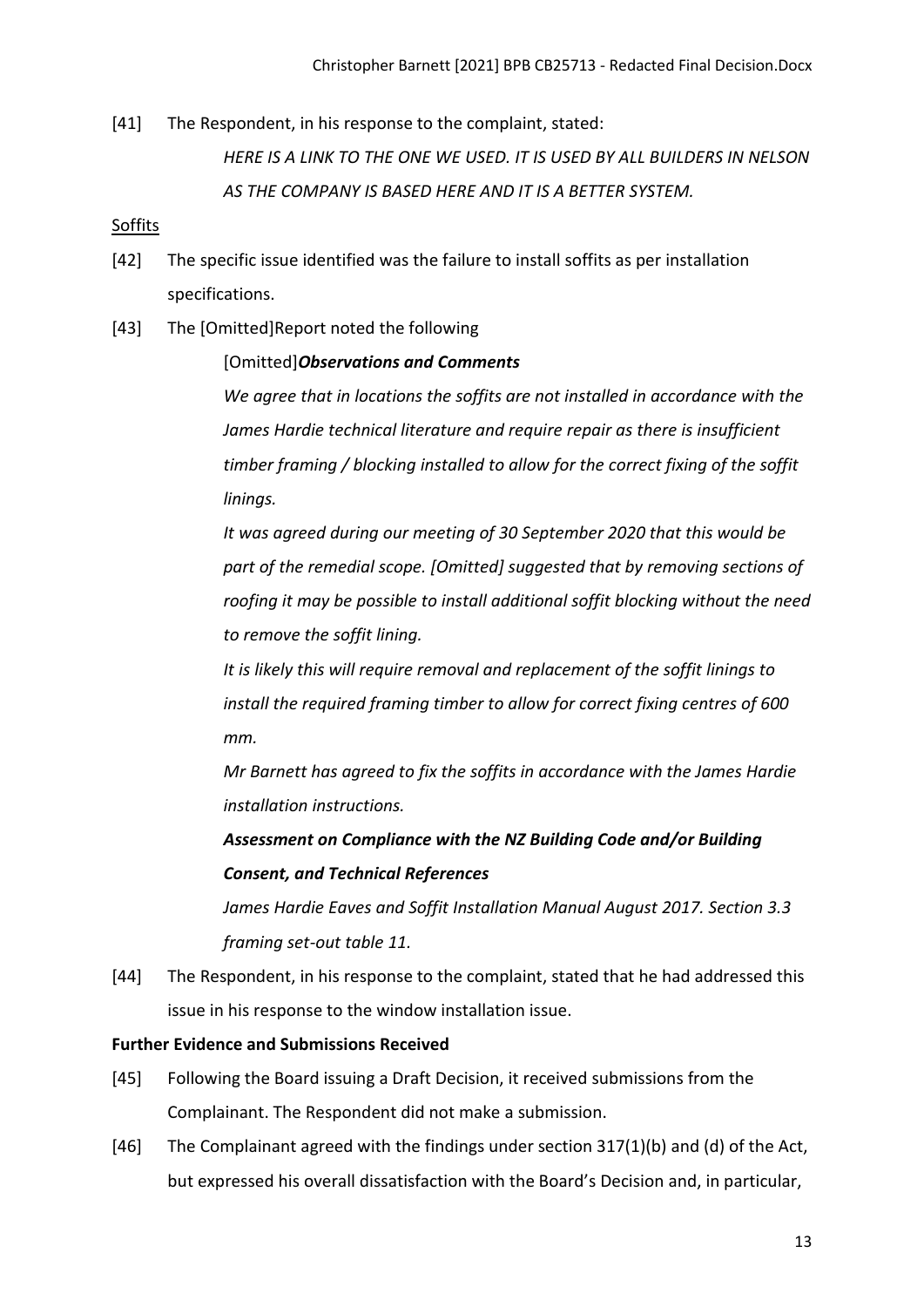the decision not to pursue the alleged conduct under section 317(1)(i) of the Act (conduct that may bring the licensing regime into disrepute) and the level of the penalty imposed. The Complainant submitted:

*The draft decision does not meet the purpose of the Board in protecting the public, maintaining the public confidence, and enforcing the high standards of propriety and professional conduct.*

[47] The Complainant noted, in support of his submissions, his involvement in the Chartered Accountants Disciplinary Tribunal<sup>[12](#page-13-2)</sup>

#### <span id="page-13-0"></span>**Disrepute**

[48] The Complainant submitted that the Board's findings under sections 317(1)(b) and (d) of the Act were such that a finding under section 317(1)(i) of the Act was also warranted. The Complainant submitted:

> *We submit that the respondent has committed fraud, that his behaviour is fraudulent and that it is serious.*

*Very simply, the respondent was contracted and paid money in full, plus a considerable amount more, to build in accordance with the contract and consent. We paid the full amount of the basis this was done, and he led us to*  believe it was by the issue of the certificate of practical completion. When in *fact he has not delivered what was paid for. That is fraudulent behaviour. He deceived us, and he took our money for work he hasn't done.*

### <span id="page-13-1"></span>Penalty

- [49] The Complainant submitted the fine should be set at \$100,000 (the Act stipulates that the maximum fine that can be imposed by the Board under section 318 of the Act is \$10,000). The Complainant outlined the impacts of the conduct on the Complainant and submitted that fine was "in no way reflective of the stress and anxiety his actions have placed on us over the last 3 years". The Complainant questioned the mitigating circumstances the Board had found applied.
- [50] The Complainant also submitted:
	- *3. That, to protect the public, the Respondent should be:*

<span id="page-13-2"></span> $12$  It is noted that under clause 7.3(g) of the By-Laws of the Chartered Accountants Australia and New Zealand the maximum penalty that can be imposed in that jurisdiction is \$25,000 and that there is a wider scope for the award of costs and the imposition of alternative penalties.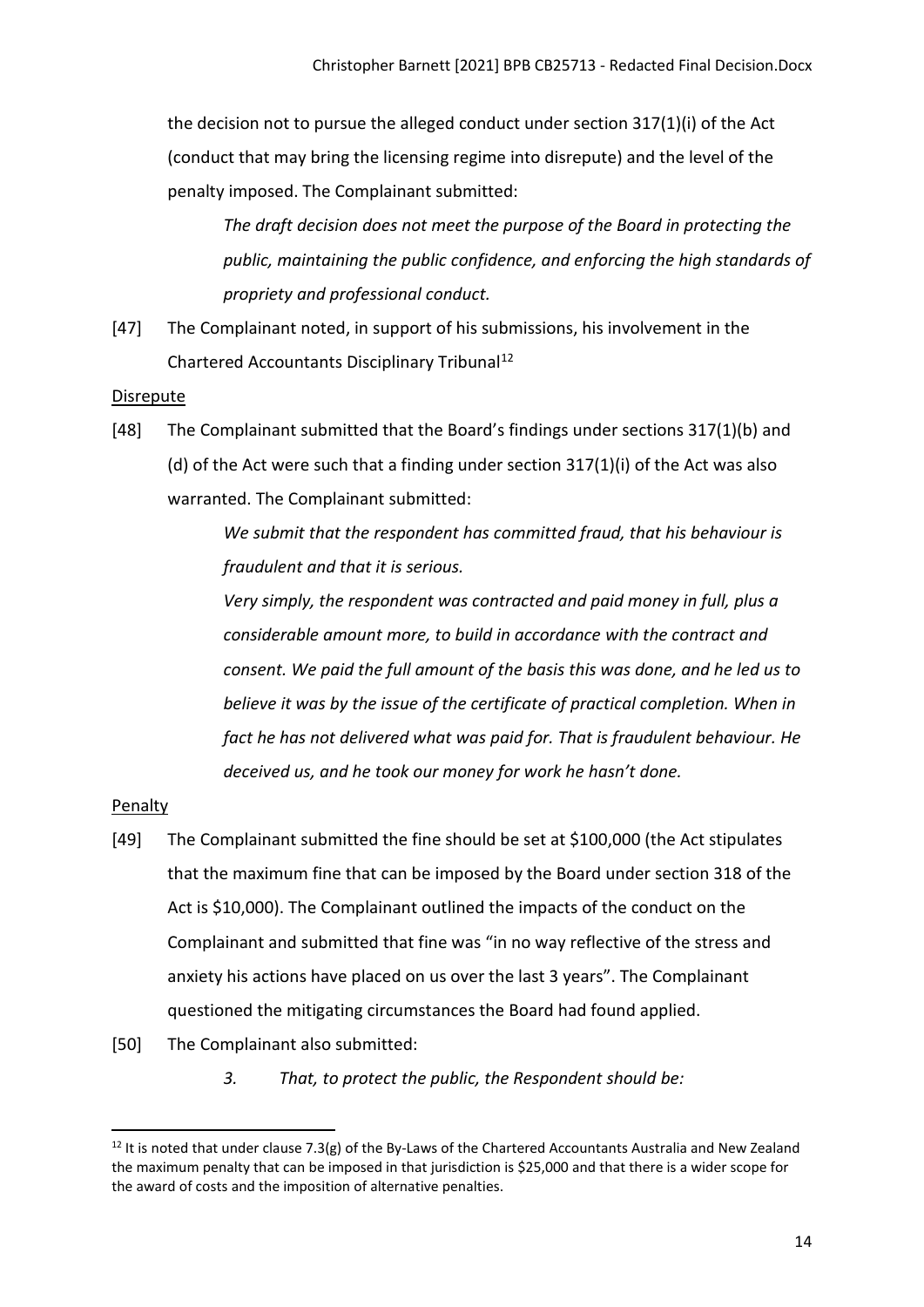- *a. Under supervision for a 2-year period by a Board appointed practitioner.*
- *b. Be required to undergo training in building practices and that technical competence signed off before he works unsupervised.*
- *c. That all his existing clients and any prospective clients are directly advised of this decision, and until such time as the Respondents negligence is remedied.*
- [51] Again, the Board is restricted by the provisions of section 318 of the Act which set out the actions the Board may take having made a disciplinary finding.
- [52] On costs, the Complainant submitted:
	- *4. That to ensure the industry does not wear the actual costs of the Respondents negligence, costs are awarded against the Respondent that reflect the actual costs incurred in this process, and with a 20% discount (which is all that is warranted). We estimate this figure to be \$24,000, not \$750.*
- [53] The Complainant based his estimation on his previous experience.
- [54] The Board took the further evidence and submissions into account when making this Final Decision.

# <span id="page-14-0"></span>**Conclusion and Reasoning**

- [55] The Board has decided that the Respondent **has:**
	- (a) carried out or supervised building work or building inspection work in a negligent manner (s 317(1)(b) of the Act); and
	- (b) carried out or supervised building work or building inspection work that does not comply with a building consent (s 317(1)(d) of the Act); and **should** be disciplined
- [56] The Board's Draft Decision findings which follow are affirmed.
- [57] When making its Final Decision the Board reviewed whether it should further investigate the Respondent's conduct under section 317(1)(i) of the Act (disrepute). It decided that it would not. The Board did not consider that the findings of negligence and building contrary to a building consent were such that a further finding of disrepute was warranted. The Board was also mindful that making an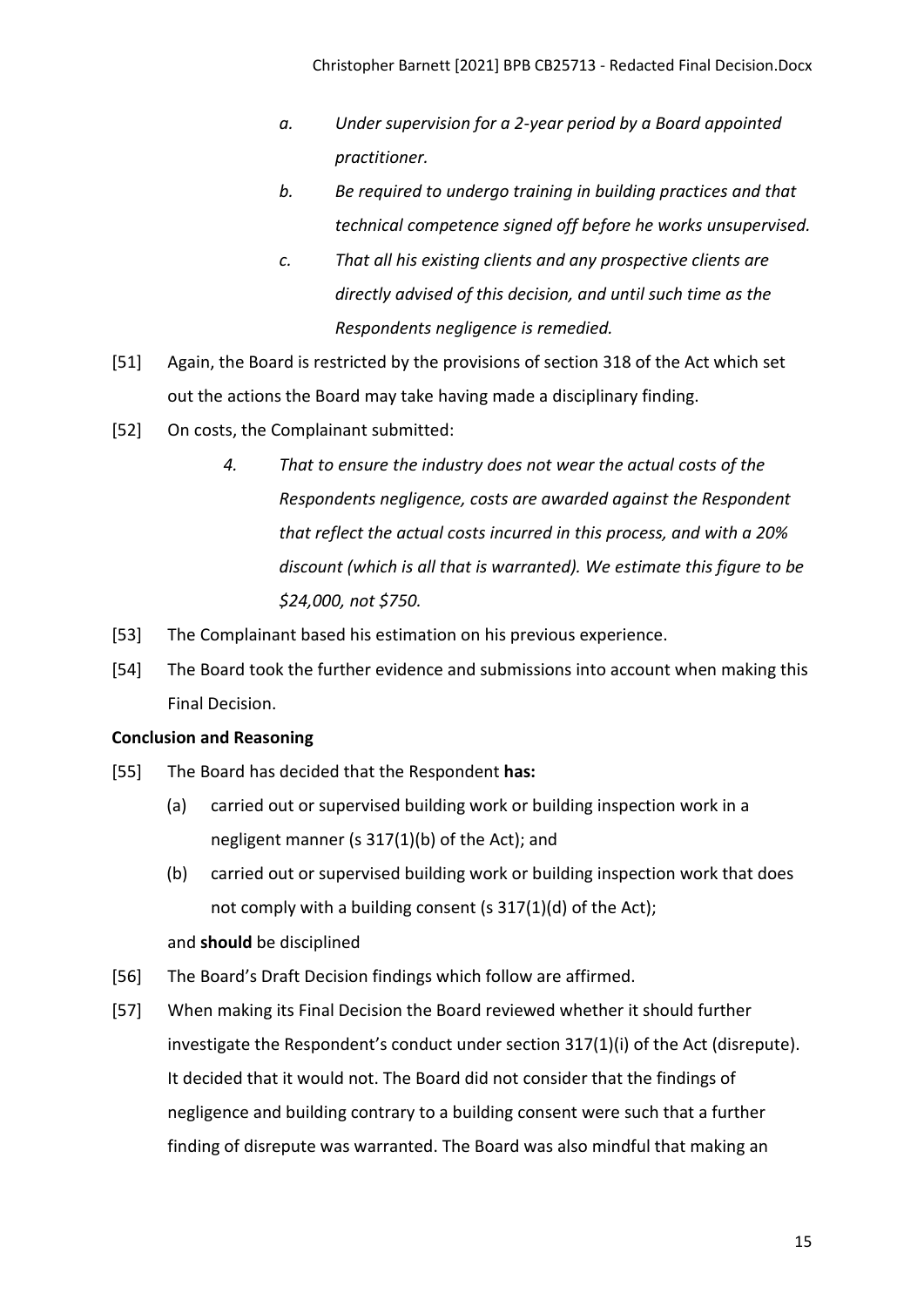additional finding could result in the Respondent being penalised twice for the same action.

[58] The Board also considered that the other matters raised in relation to disrepute were, in the main, issues that should be resolved in other jurisdictions and which, in the context of a commercial dispute, did not reach the threshold for further investigation in respect of disrepute.

## <span id="page-15-0"></span>Negligence and/or Incompetence

- [59] Negligence is the departure by a licensed building practitioner whilst carrying out or supervising building work from an accepted standard of conduct. It is judged against those of the same class of licence as the person whose conduct is being inquired into. This is described as the *Bolam[13](#page-15-1)* test of negligence which has been adopted by the New Zealand Courts<sup>14</sup>.
- [60] The New Zealand Courts have stated that an assessment of negligence in a disciplinary context is a two-stage test<sup>15</sup>. The first is for the Board to consider whether the practitioner has departed from the acceptable standard of conduct of a professional. The second is to consider whether the departure is significant enough to warrant a disciplinary sanction.
- [61] When considering what an acceptable standard is, the Board must have reference to the conduct of other competent and responsible practitioners and the Board's own assessment of what is appropriate conduct, bearing in mind the purpose of the Act<sup>[16](#page-15-4)</sup>. The test is an objective one, and in this respect, it has been noted that the purpose of discipline is the protection of the public by the maintenance of professional standards and that this could not be met if, in every case, the Board was required to take into account subjective considerations relating to the practitioner<sup>[17](#page-15-5)</sup>.
- [62] The Board notes that the purposes of the Act are:
	- *3 Purposes*

*This Act has the following purposes:*

<span id="page-15-1"></span><sup>13</sup> *Bolam v Friern Hospital Management Committee* [1957] 1 WLR 582

<span id="page-15-2"></span><sup>14</sup> *Martin v Director of Proceedings* [2010] NZAR 333 (HC), *F v Medical Practitioners Disciplinary Tribunal* [2005] 3 NZLR 774 (CA)

<span id="page-15-3"></span><sup>15</sup> *Martin v Director of Proceedings* [2010] NZAR 333 (HC), *F v Medical Practitioners Disciplinary Tribunal* [2005] 3 NZLR 774 (CA)

<span id="page-15-4"></span><sup>16</sup> *Martin v Director of Proceedings* [2010] NZAR 333 at p.33

<span id="page-15-5"></span><sup>17</sup> *McKenzie v Medical Practitioners Disciplinary Tribunal* [2004] NZAR 47 at p.71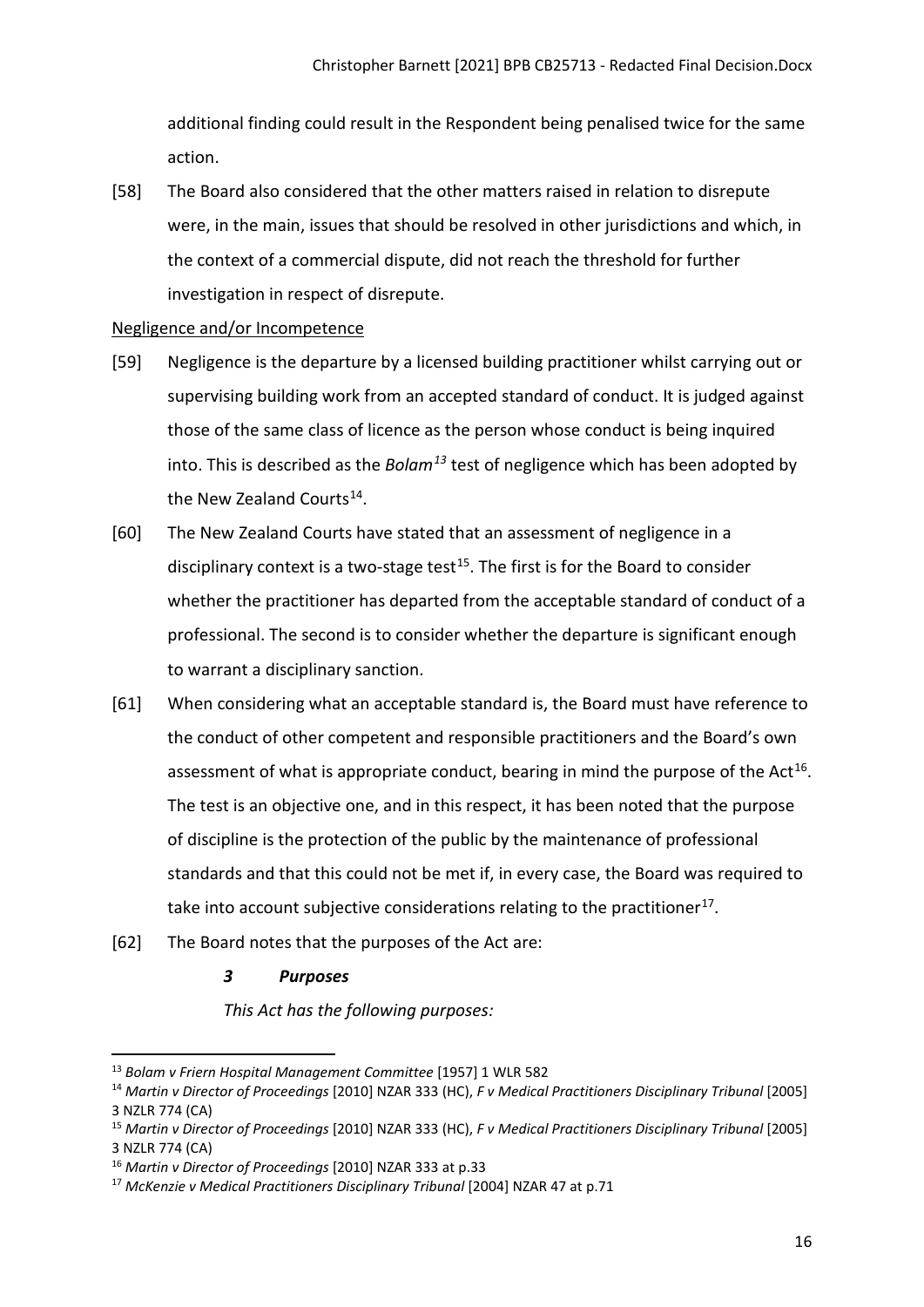- *(a) to provide for the regulation of building work, the establishment of a licensing regime for building practitioners, and the setting of performance standards for buildings to ensure that—* 
	- *(i) people who use buildings can do so safely and without endangering their health; and*
	- *(ii) buildings have attributes that contribute appropriately to the health, physical independence, and well-being of the people who use them; and*
	- *(iii) people who use a building can escape from the building if it is on fire; and*
	- *(iv) buildings are designed, constructed, and able to be used in ways that promote sustainable development:*
- *(b) to promote the accountability of owners, designers, builders, and building consent authorities who have responsibilities for ensuring that building work complies with the building code.*
- [63] The Board also notes, as regards acceptable standards, that all building work must comply with the Building Code<sup>[18](#page-16-0)</sup> and be carried out in accordance with a building consent<sup>[19](#page-16-1)</sup>. As such, when considering what is and is not an acceptable standard, the Building Code and any building consent issued must be taken into account.
- [64] Turning to seriousness in *Collie v Nursing Council of New Zealand,[20](#page-16-2)* the Court's noted, as regards the threshold for disciplinary matters, that:

*[21] Negligence or malpractice may or may not be sufficient to constitute professional misconduct and the guide must be standards applicable by competent, ethical and responsible practitioners and there must be behaviour which falls seriously short of that which is to be considered acceptable and not mere inadvertent error, oversight or for that matter carelessness.*

[65] The [Omitted]report identified various quality and compliance issues with the building work. Of those identified and discussed, three were significant and reached the threshold for disciplinary action: installation of windows, soffits and Cant strips.

<span id="page-16-0"></span><sup>&</sup>lt;sup>18</sup> Section 17 of the Building Act 2004

<span id="page-16-1"></span><sup>&</sup>lt;sup>19</sup> Section 40(1) of the Building Act 2004

<span id="page-16-2"></span><sup>20</sup> [2001] NZAR 74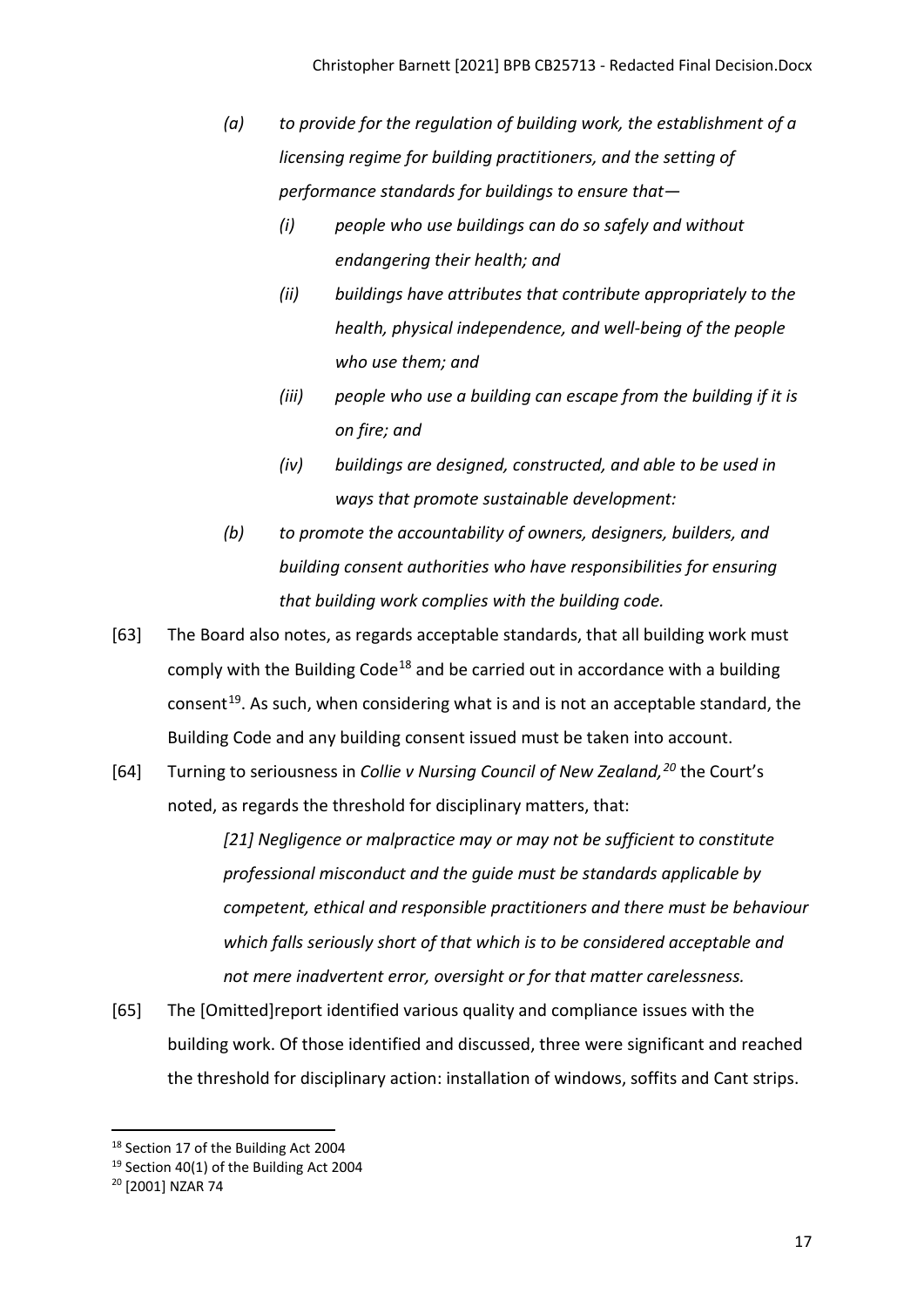With regard to each, there was independent evidence that the work had not reached the standard expected from a licensed building practitioner. As such, the Board, which includes persons with extensive experience and expertise in the building industry, considered the Respondent has departed from what the Board considers to be an accepted standard of conduct and that the conduct was sufficiently serious enough to warrant a disciplinary outcome.

#### <span id="page-17-0"></span>Contrary to a Building Consent

- [66] Under section 40 of the Act, all building work must be carried out in accordance with the building consent issued. Section 40 provides:
	- *40 Buildings not to be constructed, altered, demolished, or removed without consent*
	- *(1) A person must not carry out any building work except in accordance with a building consent.*
	- *(2) A person commits an offence if the person fails to comply with this section.*
	- *(3) A person who commits an offence under this section is liable on conviction to a fine not exceeding \$200,000 and, in the case of a continuing offence, to a further fine not exceeding \$10,000 for every day or part of a day during which the offence has continued.*
- [67] The process of issuing a building consent and the subsequent inspections under it ensure independent verification that the Building Code has been complied with and that the works will meet the required performance criteria in the Building Code. In doing so, the building consent process provides protection for owners of works and the public at large. This accords with the purposes of the Act.
- [68] Again, the [Omitted]report identified building work that had not been completed in accordance with the building consent issued with regard to window, soffit and Cant strip installation. Unlike negligence contrary to a building consent is a form of strict liability offence. All that needs to be proven is that the building consent has not been complied with. No fault or negligence has to be established $^{21}$  $^{21}$  $^{21}$ .

<span id="page-17-1"></span><sup>21</sup> *Blewman v Wilkinson* [\[1979\] 2 NZLR 208](http://www.lexisnexis.com/nz/legal/search/enhRunRemoteLink.do?A=0.2086159965275617&service=citation&langcountry=AU&backKey=20_T27461068952&linkInfo=F%23NZ%23NZLR%23vol%252%25sel1%251979%25page%25208%25year%251979%25sel2%252%25&ersKey=23_T27461068929)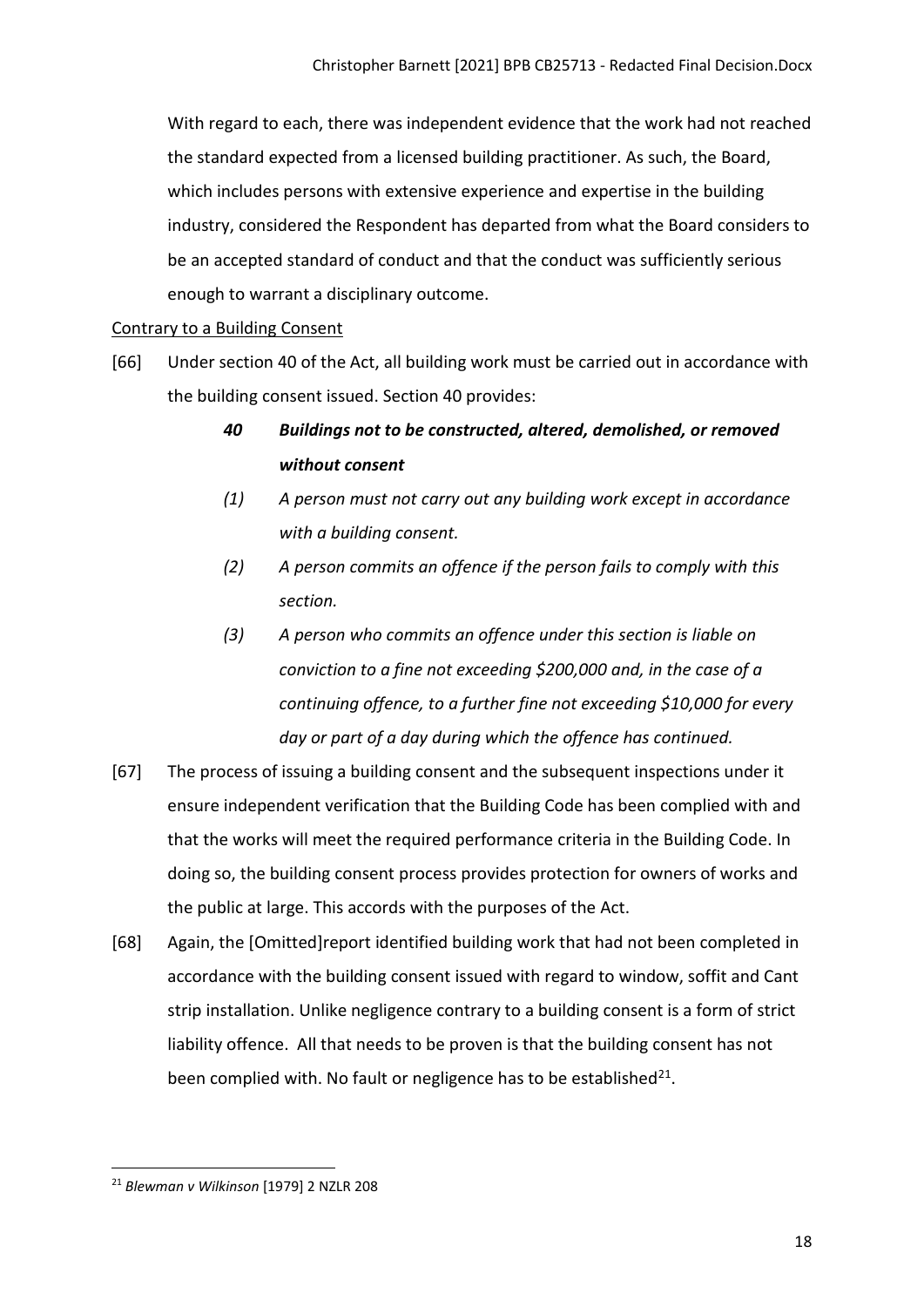[69] The Board does, however, note that there is a degree of duplication in the findings of negligence and contrary to a building consent. This will be taken into consideration when considering the appropriate penalty.

### <span id="page-18-0"></span>**Penalty, Costs and Publication**

- [70] Having found that one or more of the grounds in section 317 applies, the Board must, under sect[i](#page-28-0)on 318 of the Act<sup>i</sup>, consider the appropriate disciplinary penalty, whether the Respondent should be ordered to pay any costs and whether the decision should be published.
- [71] The matter was dealt with on the papers. The Board made an indicative order in its Draft Decision. It has since received submissions from the Complainant and has made a final decision as regards penalty, costs and publication.

## <span id="page-18-1"></span>**Penalty**

[72] The purpose of professional discipline is to uphold the integrity of the profession; the focus is not punishment but the enforcement of a high standard of propriety and professional conduct. The Board does note, however, that the High Court in *Patel v Complaints Assessment Committee*[22](#page-18-2) commented on the role of "punishment" in giving penalty orders stating that punitive orders are, at times, necessary to provide a deterrent and to uphold professional standards. The Court noted:

> *[28] I therefore propose to proceed on the basis that, although the protection of the public is a very important consideration, nevertheless the issues of punishment and deterrence must also be taken into account in selecting the appropriate penalty to be imposed.*

- [73] The Board also notes that in *Lochhead v Ministry of Business Innovation and Employment,* [23](#page-18-3) the Court noted that whilst the statutory principles of sentencing set out in the Sentencing Act 2002 do not apply to the Building Act, they have the advantage of simplicity and transparency. The Court recommended adopting a starting point for a penalty based on the seriousness of the disciplinary offending prior to considering any aggravating and/or mitigating factors.
- [74] In its Draft Decision, the Board noted that the Respondent was fined by the Board in relation to the same property and Complainant with regard to the failure to provide

<span id="page-18-2"></span><sup>22</sup> HC Auckland CIV-2007-404-1818, 13 August 2007 at p 27

<span id="page-18-3"></span><sup>23</sup> 3 November 2016, CIV-2016-070-000492, [2016] NZDC 21288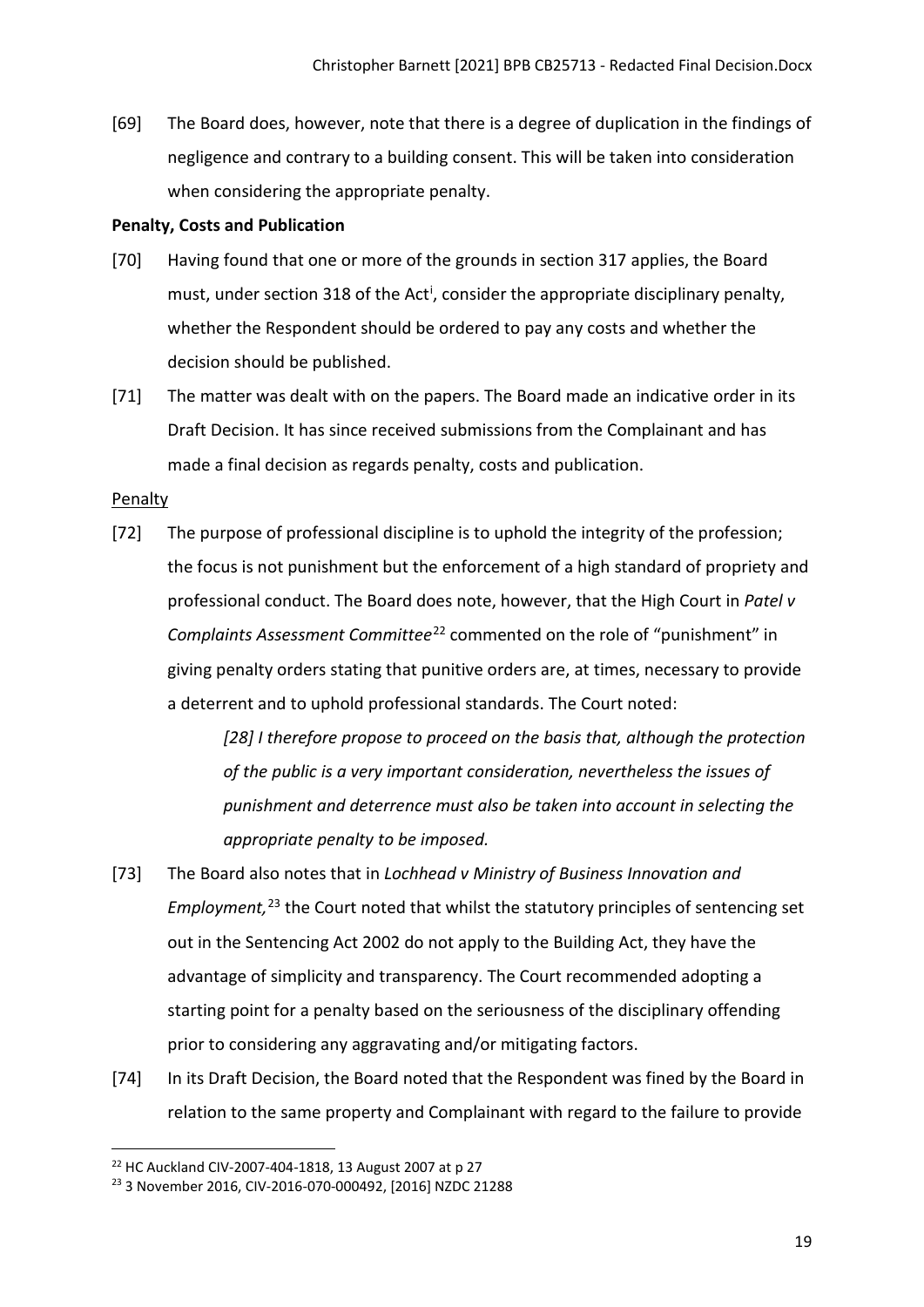a record of work. The Board set out that in determining the penalty for this offence, the Board has taken the totality principle into account and has assessed the penalty on the basis of what it would have been had the current disciplinary offence been considered at the same time as the record of work matter. On that basis, the Board decided that a total fine of \$4,000 would have been an appropriate starting point.

- [75] The Board found that there were some mitigating factors, including the contractual dispute and the Respondent attending to remedial work. Taking those factors into account, and noting that the Respondent has already been fined the sum of \$1,500 for the record of work matter, the Board indicated that a further fine of \$1,500 was warranted. That effectively reduced the starting point by \$1,000.
- [76] The Complainant disagreed with the Board's position. The Respondent has not made any submissions.
- [77] The Complainant submitted alternative penalties which were outside of the Board's statutory jurisdiction. Notwithstanding, the Board notes the Complainant's position that more severe punishment is required. The Board does not agree. The Respondent has not previously appeared before the Board and, on the basis of the conduct that has been upheld, the penalty is consistent with other penalties imposed by the Board, and it will serve as a deterrent.

#### <span id="page-19-0"></span>Costs

- [78] Under section 318(4) the Board may require the Respondent "to pay the costs and expenses of, and incidental to, the inquiry by the Board."
- [79] The Respondent should note that the High Court has held that 50% of total reasonable costs should be taken as a starting point in disciplinary proceedings and that the percentage can then be adjusted up or down having regard to the particular circumstances of each case<sup>24</sup>.
- [80] In *Collie v Nursing Council of New Zealand,*[25](#page-19-2) where the order for costs in the tribunal was 50% of actual costs and expenses, the High Court noted that:

<span id="page-19-1"></span><sup>24</sup> *Cooray v The Preliminary Proceedings Committee* HC, Wellington, AP23/94, 14 September 1995, *Macdonald v Professional Conduct Committee,* HC, Auckland, CIV 2009-404-1516, 10 July 2009, *Owen v Wynyard* HC, Auckland, CIV-2009-404-005245, 25 February 2010.<br><sup>25</sup> [2001] NZAR 74

<span id="page-19-2"></span>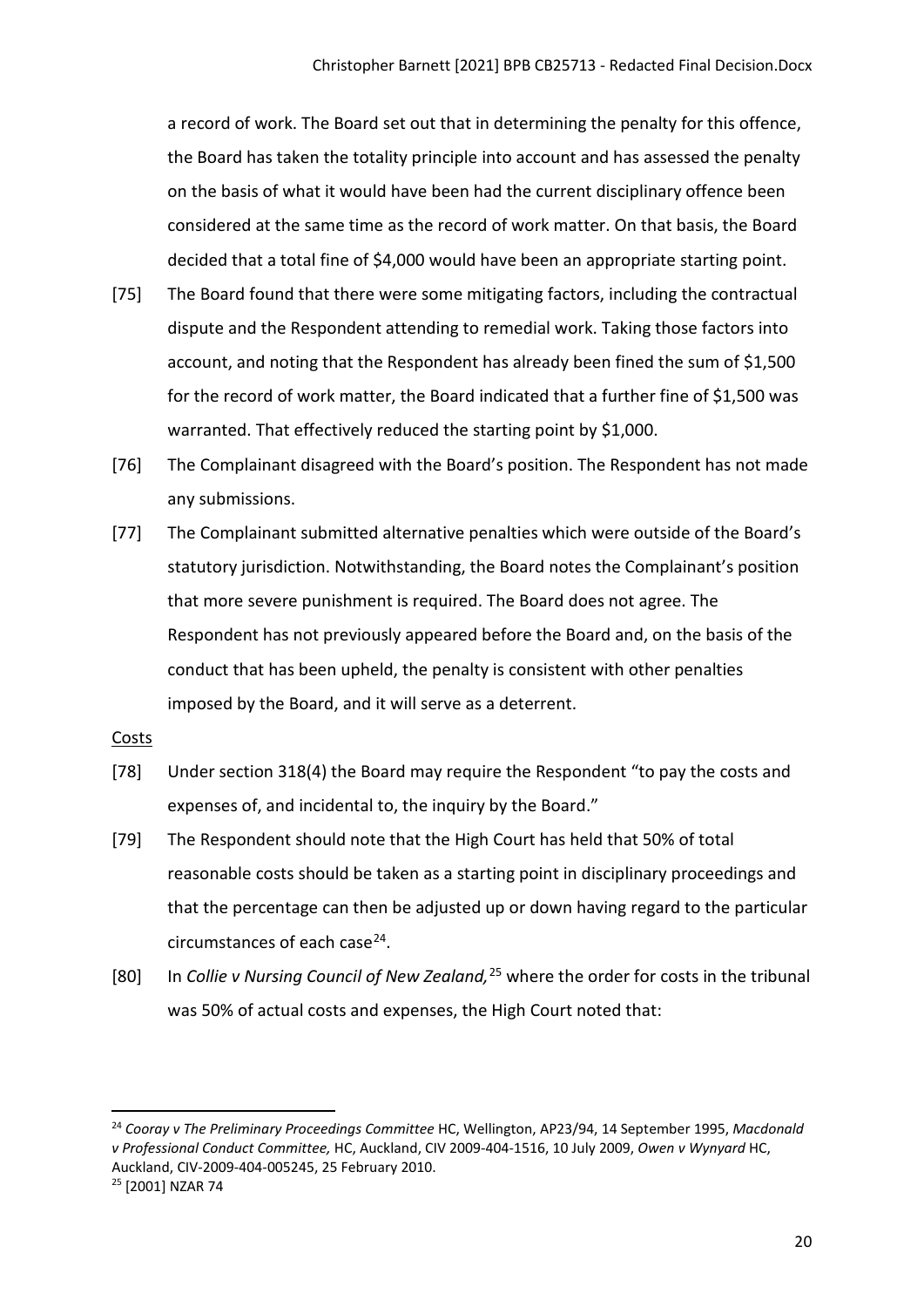*But for an order for costs made against a practitioner, the profession is left to carry the financial burden of the disciplinary proceedings, and as a matter of policy that is not appropriate.*

[81] In *Kenneth Michael Daniels v Complaints Committee 2 of the Wellington District Law Society*, [26](#page-20-0) the High Court noted:

> *[46] All cases referred to in Cooray were medical cases and the Judge was careful to note that the 50 per cent was the general approach that the Medical Council took. We do not accept that if there was any such approach, it is necessarily to be taken in proceedings involving other disciplinary bodies. Much will depend upon the time involved, actual expenses incurred, attitude of the practitioner bearing in mind that whilst the cost of a disciplinary action by a professional body must be something of a burden imposed upon its members, those members should not be expected to bear too large a measure where a practitioner is shown to be guilty of serious misconduct. [47] Costs orders made in proceedings involving law practitioners are not to be determined by any mathematical approach. In some cases 50 per cent*

[82] The Board has adopted an approach to costs that uses a scale based on 50% of the average costs of different categories of hearings, simple, moderate and complex. The current matter was complex. Adjustments based on the High Court decisions above are then made.

*will be too high, in others insufficient.*

- [83] The Board noted the matter was dealt with on the papers. There has, however, been costs incurred investigating the matter, producing the Registrar's Report and in the Board making its decision. The costs have been less than those that would have been incurred had a full hearing been held. As such, the Board will order that costs of \$750 be paid by the Respondent. The Board considers that this is a reasonable sum for the Respondent to pay toward the costs and expenses of, and incidental to, the inquiry by the Board.
- [84] Again, the Complainant disputed the amount and the methodology. He based his position on his experience with disciplinary matters for accountants. The regimes

<span id="page-20-0"></span><sup>26</sup> CIV-2011-485-000227 8 August 2011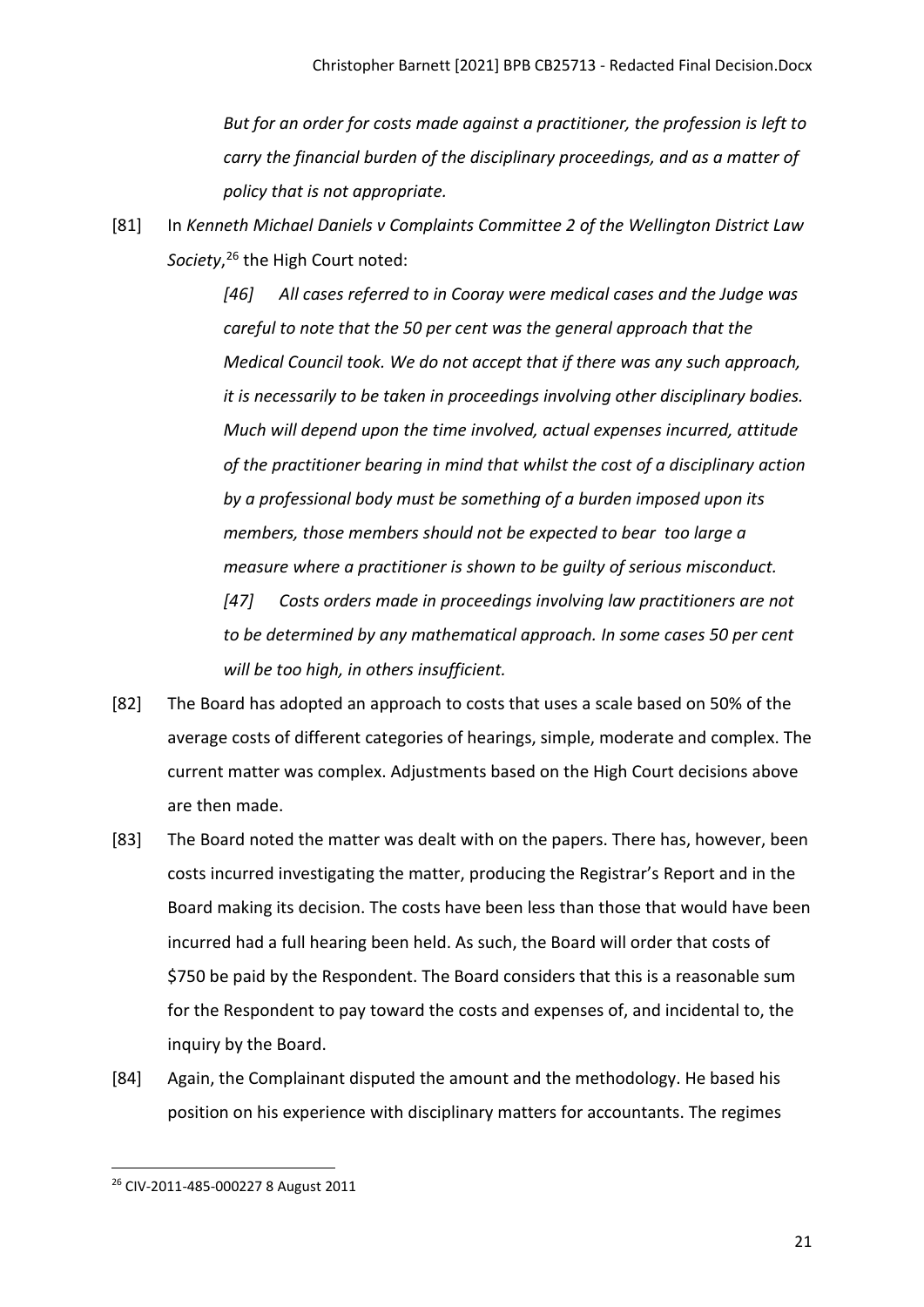and processes are different. The process under the Building Act and the Complaints Regulations is a simple one. The costs order is appropriate.

### <span id="page-21-0"></span>**Publication**

[85] As a consequence of its decision, the Respondent's name and the disciplinary outcomes will be recorded in the public register maintained as part of the Licensed Building Practitioners' scheme as is required by the Act<sup>[27](#page-21-1)</sup>. The Board is also able, under section 318(5) of the Act, to order publication over and above the public register:

> *In addition to requiring the Registrar to notify in the register an action taken by the Board under this section, the Board may publicly notify the action in any other way it thinks fit.*

- [86] As a general principle, such further public notification may be required where the Board perceives a need for the public and/or the profession to know of the findings of a disciplinary hearing. This is in addition to the Respondent being named in this decision.
- [87] Within New Zealand, there is a principle of open justice and open reporting which is enshrined in the Bill of Rights Act 1990<sup>28</sup>. The Criminal Procedure Act 2011 sets out grounds for suppression within the criminal jurisdiction<sup>29</sup>. Within the disciplinary hearing jurisdiction, the courts have stated that the provisions in the Criminal Procedure Act do not apply but can be instructive<sup>[30](#page-21-4)</sup>. The High Court provided guidance as to the types of factors to be taken into consideration in *N v Professional Conduct Committee of Medical Council[31](#page-21-5).*
- [88] The courts have also stated that an adverse finding in a disciplinary case usually requires that the name of the practitioner be published in the public interest<sup>[32](#page-21-6)</sup>. It is, however, common practice in disciplinary proceedings to protect the names of other persons involved as naming them does not assist the public interest.
- [89] Based on the above, the Board will not order further publication.

<span id="page-21-1"></span> $27$  Refer sections 298, 299 and 301 of the Act

<span id="page-21-2"></span><sup>&</sup>lt;sup>28</sup> Section 14 of the Act

<span id="page-21-3"></span><sup>&</sup>lt;sup>29</sup> Refer sections 200 and 202 of the Criminal Procedure Act

<span id="page-21-4"></span><sup>30</sup> *N v Professional Conduct Committee of Medical Council* [2014] NZAR 350

<span id="page-21-5"></span> $31$  ibid

<span id="page-21-6"></span><sup>&</sup>lt;sup>32</sup> Kewene v Professional Conduct Committee of the Dental Council [2013] NZAR 1055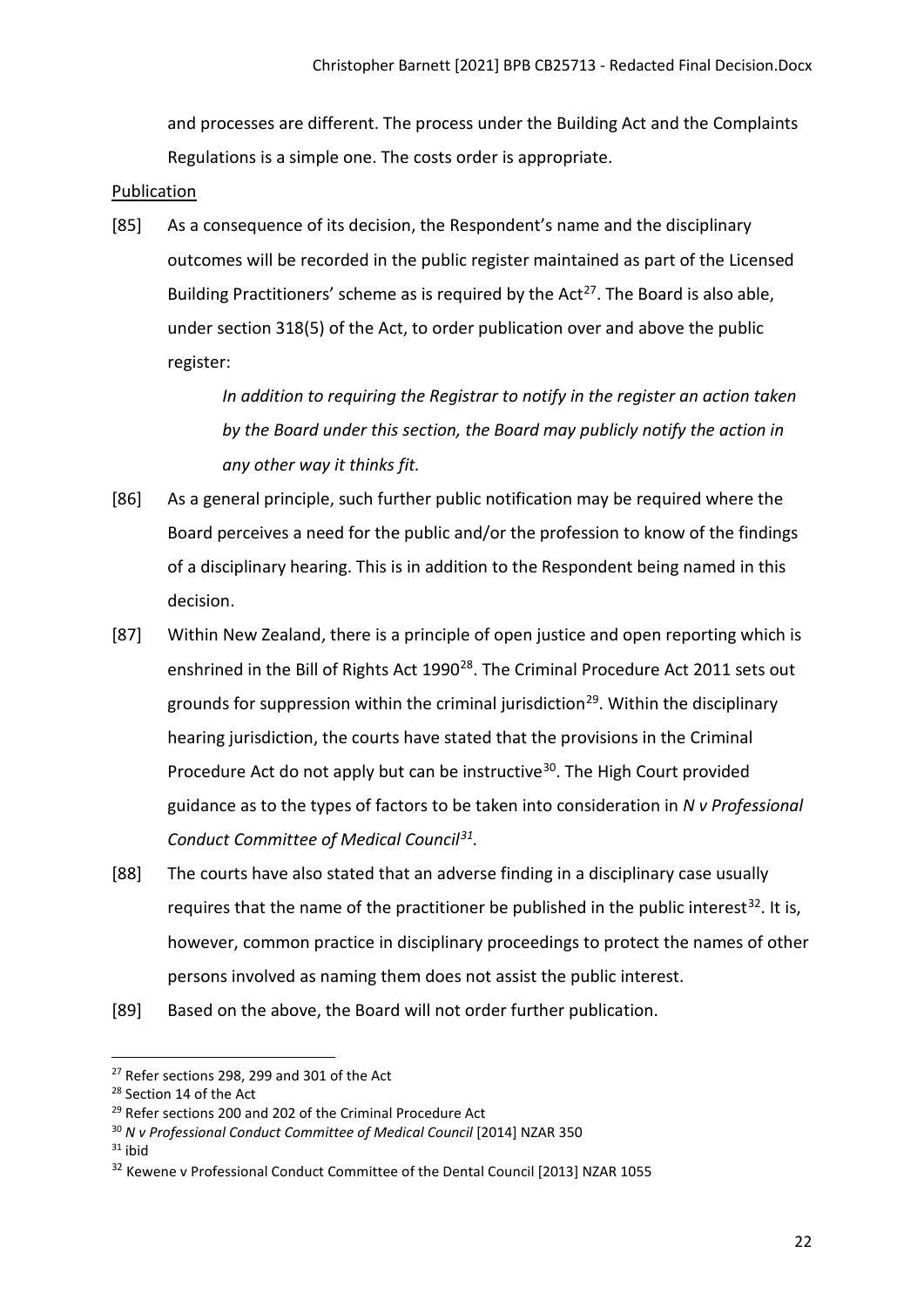## <span id="page-22-0"></span>**Draft Section 318 Order**

[90] For the reasons set out above, the Board directs that:

**Penalty: Pursuant to section 318(1)(f) of the Building Act 2004, the Respondent is ordered to pay a fine of \$1,500.** 

**Costs: Pursuant to section 318(4) of the Act, the Respondent is ordered to pay costs of \$750 (GST included) towards the costs of, and incidental to, the inquiry of the Board.**

**Publication: The Registrar shall record the Board's action in the Register of Licensed Building Practitioners in accordance with section 301(l)(iii) of the Act. In terms of section 318(5) of the Act, there will not be action taken** 

> **to publicly notify the Board's action, except for the note in the Register and the Respondent being named in this decision.**

[91] The Respondent should note that the Board may, under section 319 of the Act, suspend or cancel a licensed building practitioner's licence if fines or costs imposed as a result of disciplinary action are not paid.

# <span id="page-22-1"></span>**Right of Appeal**

[92] The right to appeal Board decisions is provided for in section 330(2) of the Act<sup>[ii](#page-28-1)</sup>.

Signed and dated this 20<sup>th</sup> day of January 2022.

**Mr M Orange** Presiding/Member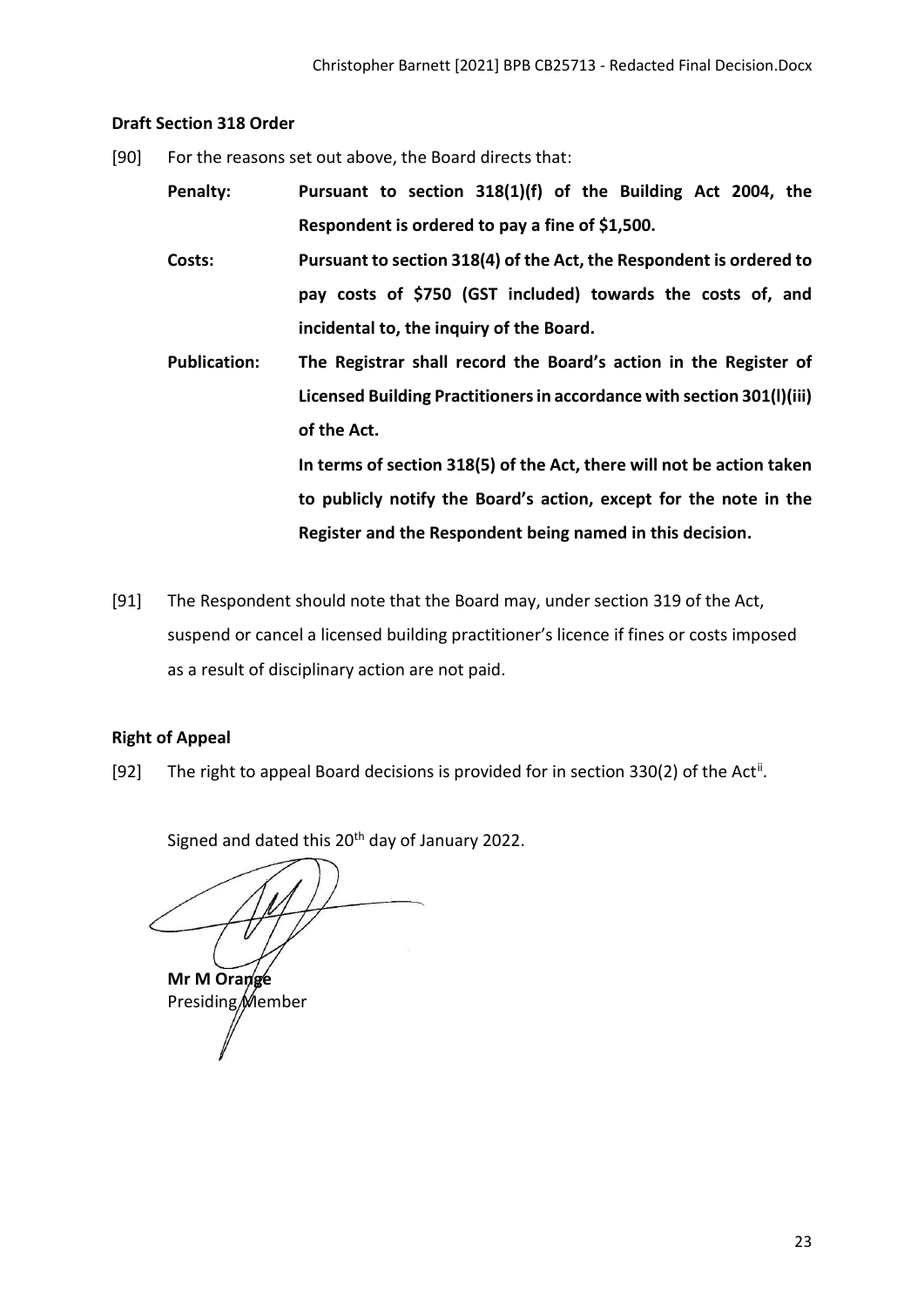<span id="page-23-0"></span>

| <b>Defect</b><br>Ref. | <b>Example Photo</b>                                                                    | <b>Defect Description as</b><br>per [Omitted]Limited<br>reportdated<br>10/12/2020<br>[Omitted] opinion as to<br>why Mr Barnett's scope of<br>works willnot remedy<br>certain defects | [Omitted] Scope of<br><b>Repairs</b>                                                                                                                                                                                                                                                                        | [Omitted] Observations<br>and Comments                                                                                                                                                                                                                                                                                                                                                                                                                                                                                                                                | <b>Assessment on</b><br><b>Compliance withthe NZ</b><br><b>Building Code and/or</b><br><b>Building Consent, and</b><br><b>Technical References(refer</b><br>to Appendix B)                                                      | [Omitted] Minimum Likely<br><b>Remedial Repair Action</b><br><b>Required</b>                                                                                                                                                                                                                                                                                        |
|-----------------------|-----------------------------------------------------------------------------------------|--------------------------------------------------------------------------------------------------------------------------------------------------------------------------------------|-------------------------------------------------------------------------------------------------------------------------------------------------------------------------------------------------------------------------------------------------------------------------------------------------------------|-----------------------------------------------------------------------------------------------------------------------------------------------------------------------------------------------------------------------------------------------------------------------------------------------------------------------------------------------------------------------------------------------------------------------------------------------------------------------------------------------------------------------------------------------------------------------|---------------------------------------------------------------------------------------------------------------------------------------------------------------------------------------------------------------------------------|---------------------------------------------------------------------------------------------------------------------------------------------------------------------------------------------------------------------------------------------------------------------------------------------------------------------------------------------------------------------|
| $\mathbf{1}$          | 高<br>人民<br>135.<br>This photograph obtained from<br>[Omitted] report dated<br>25/11/19. | Inadequate Air seals.<br>Mr Barnett's scope of<br>works is limited to a select<br>number of doors and<br>windows and does not<br>remediate the defect in all<br>locations.           | Remove architraves and<br>air seals to all exterior<br>joinery (including the<br>garage door opening)<br>and install new<br>compliant backing rods,<br>air seals, and<br>architraves. Allow to<br>paint repairs to match<br>existing andto repair<br>any damage caused as a<br>consequence of the<br>works. | We agree that based<br>on the photographic<br>evidence contained<br>within the [Omitted]<br>report dated 25/11/19<br>that the air seals are<br>poorly formed and<br>require<br>repair/replacement.<br>We donot consider<br>that the way the air<br>seals have been<br>formed complies with<br>the consented<br>documents.<br>We agree that as a<br>minimum all exterior<br>joineryair seals will<br>require investigation<br>(which will require the<br>removal of architraves)<br>and if foundto be<br>incorrectly installed<br>these will need to be<br>remediated. | Not built in<br>accordance with<br>the building<br>consent<br>documentation.<br>No evidence of a<br>failure to comply<br>withthe<br>performance<br>requirement of NZ<br><b>Building Code</b><br>clause E2. External<br>Moisture | We agree with the<br>proposed [Omitted]<br>repairscope.<br>Remove architraves and<br>air seals to all exterior<br>joinery (including the<br>garage dooropening) and<br>install new compliant<br>backing rods, air seals,<br>and architraves. Allow to<br>paint repairs to match<br>existing and to repair any<br>damage caused as a<br>consequence of the<br>works. |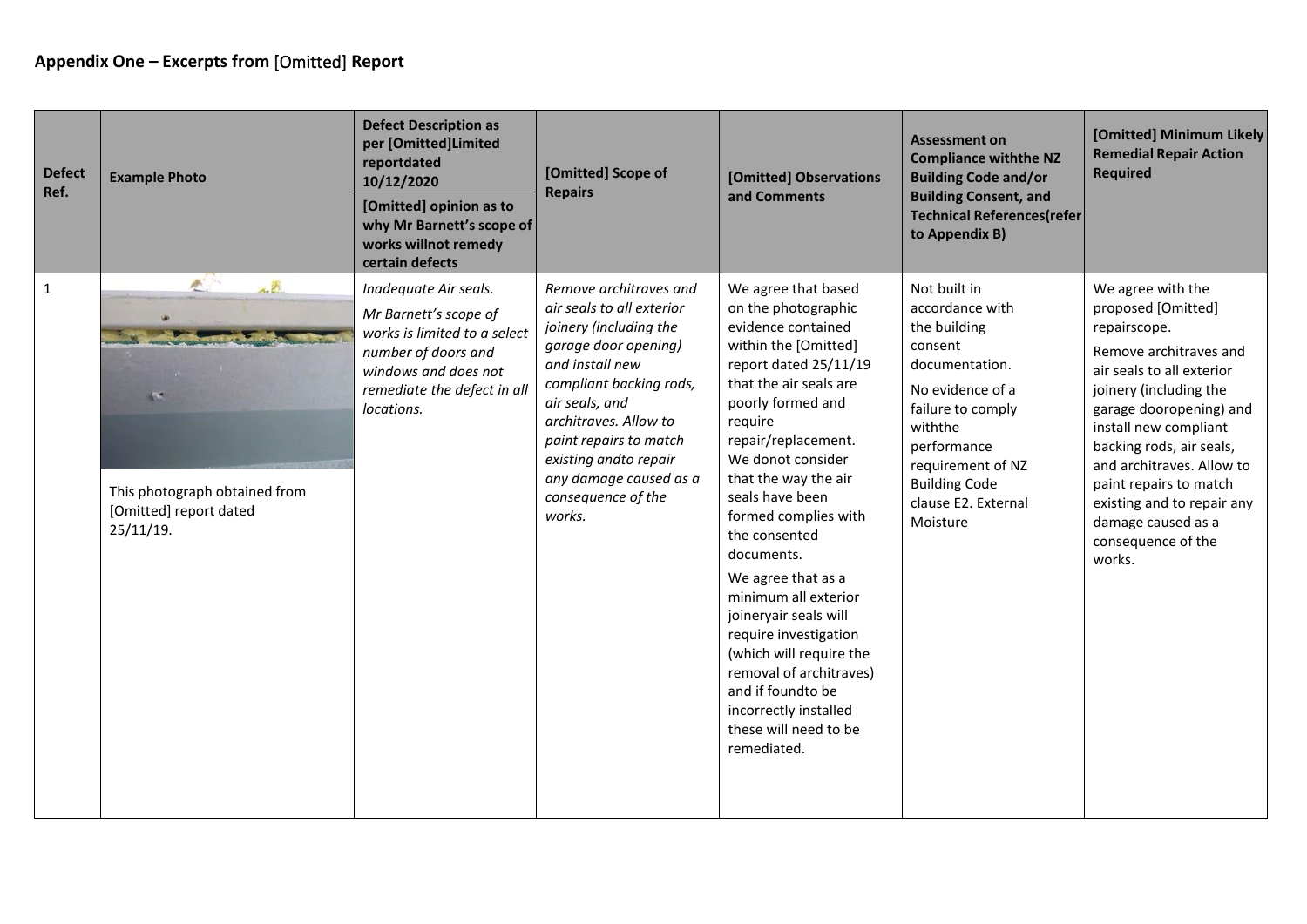| <b>Defect</b><br>Ref. | <b>Example Photo</b> | <b>Defect Description as</b><br>per [Omitted]Limited<br>reportdated<br>10/12/2020<br>[Omitted] opinion as to<br>why Mr Barnett's scope of<br>works willnot remedy<br>certain defects        | [Omitted] Scope of<br><b>Repairs</b>                                                                                                                                                                                                                                                                                                                                                                                                                                                                                                                                                                                                                                                                      | [Omitted] Observations<br>and Comments                                                                                                                                                                                                                                                                                                                                                                                                                                                                                                                                                                                                                                                                 | <b>Assessment on</b><br><b>Compliance withthe NZ</b><br><b>Building Code and/or</b><br><b>Building Consent, and</b><br><b>Technical References(refer</b><br>to Appendix B) | [Omitted] Minimum Likely<br><b>Remedial Repair Action</b><br><b>Required</b>                                                                                                                           |
|-----------------------|----------------------|---------------------------------------------------------------------------------------------------------------------------------------------------------------------------------------------|-----------------------------------------------------------------------------------------------------------------------------------------------------------------------------------------------------------------------------------------------------------------------------------------------------------------------------------------------------------------------------------------------------------------------------------------------------------------------------------------------------------------------------------------------------------------------------------------------------------------------------------------------------------------------------------------------------------|--------------------------------------------------------------------------------------------------------------------------------------------------------------------------------------------------------------------------------------------------------------------------------------------------------------------------------------------------------------------------------------------------------------------------------------------------------------------------------------------------------------------------------------------------------------------------------------------------------------------------------------------------------------------------------------------------------|----------------------------------------------------------------------------------------------------------------------------------------------------------------------------|--------------------------------------------------------------------------------------------------------------------------------------------------------------------------------------------------------|
| 3 & 4                 |                      | Excessive air flow to cavity<br>Mr Barnett's scope of works<br>is limited to a select number<br>of doors and windows and<br>therefore does not<br>remediate the defect in all<br>locations. | Upper level:<br>a. Supply and install<br>purpose made metal<br>flashing to the base of all<br>the windows and the<br>void at the cladding to<br>roof junction on the<br>south elevation.<br>b. Supply and install<br>H3.1 timber canting<br>strip to the base of<br>the weatherboard<br>cladding, allow to<br>paint bottom<br>weatherboard to<br>match existing.<br>Lower level:<br>a. Supply and install an<br>extension to the uPVC<br>cavity closure. Hold in<br>place using uPVC welding<br>solvent.<br>Note 'cant strips' are<br>small strips of timber that<br>support the base of the<br>lowest weatherboard and<br>also close off any gap<br>that may exist between<br>the cavity closure and the | Mr Barnett agreed that<br>remedial work is<br>required the control the<br>airflow into the wall<br>cavity beneath windows<br>(Currently he has<br>allowed for remediation<br>to 9 windows on the<br>upper level and 2<br>windows and 6 doors on<br>the lower level. We<br>consider that the any<br>additional units that<br>require attention can be<br>addressed at that time.<br>Notwithstanding the<br>actual number of units<br>that need to be<br>attended to, we<br>consider that the<br>window joinery<br>installation should be<br>completed in<br>accordance with the<br>building consent<br>documentation. Detail<br>12 on sheet 21-A and<br>the James Hardie Linear<br>installation manual. | <b>Building Consent</b><br>details sheet 21 A.<br>James Hardie Linear<br>installation manual.                                                                              | We agree with the extent<br>of the [Omitted] repair<br>scope and consider that<br>both the windows and<br>lower weatherboard<br>installation should be<br>completed in accordance<br>with the consent. |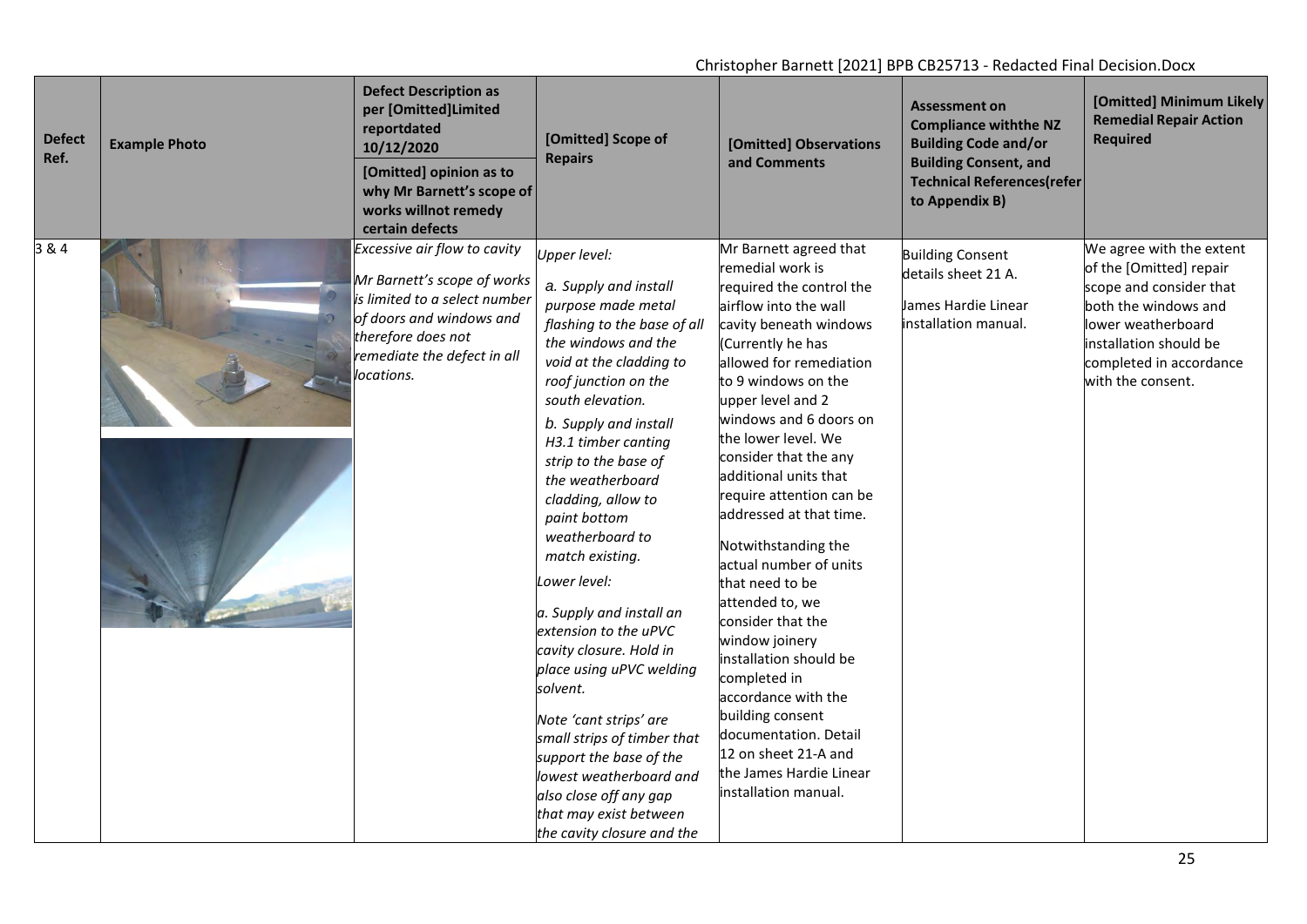| <b>Defect</b><br>Ref. | <b>Example Photo</b> | <b>Defect Description as</b><br>per [Omitted]Limited<br>reportdated<br>10/12/2020<br>[Omitted] opinion as to<br>why Mr Barnett's scope of<br>works willnot remedy<br>certain defects | [Omitted] Scope of<br><b>Repairs</b> | [Omitted] Observations<br>and Comments                                                                                                                                                                                                                                                                                                                                                                                                                                                                                                                                                                                                                      | <b>Assessment on</b><br><b>Compliance withthe NZ</b><br><b>Building Code and/or</b><br><b>Building Consent, and</b><br><b>Technical References(refer</b><br>to Appendix B) | [Omitted] Minimum Likely<br><b>Remedial Repair Action</b><br><b>Required</b> |
|-----------------------|----------------------|--------------------------------------------------------------------------------------------------------------------------------------------------------------------------------------|--------------------------------------|-------------------------------------------------------------------------------------------------------------------------------------------------------------------------------------------------------------------------------------------------------------------------------------------------------------------------------------------------------------------------------------------------------------------------------------------------------------------------------------------------------------------------------------------------------------------------------------------------------------------------------------------------------------|----------------------------------------------------------------------------------------------------------------------------------------------------------------------------|------------------------------------------------------------------------------|
|                       |                      |                                                                                                                                                                                      | back of the<br>weatherboard.         | We were unable to<br>locate a detail for the<br>windowsills over the<br>roof apron flashings. If<br>no such detail exists,<br>then the owners will<br>need to obtain such a<br>detail from their<br>designer.<br>We note that it appears<br>that the owner has<br>sealed the base of the<br>window units with a<br>spray foam sealant,<br>which is contrary to the<br>design of a drained and<br>ventilated cladding<br>system such as the one<br>installed the base of the<br>window units, which<br>must be vented to the<br>exterior to allow<br>pressure equalisation.<br>The spray foam will<br>require removal to<br>undertake the remedial<br>works. |                                                                                                                                                                            |                                                                              |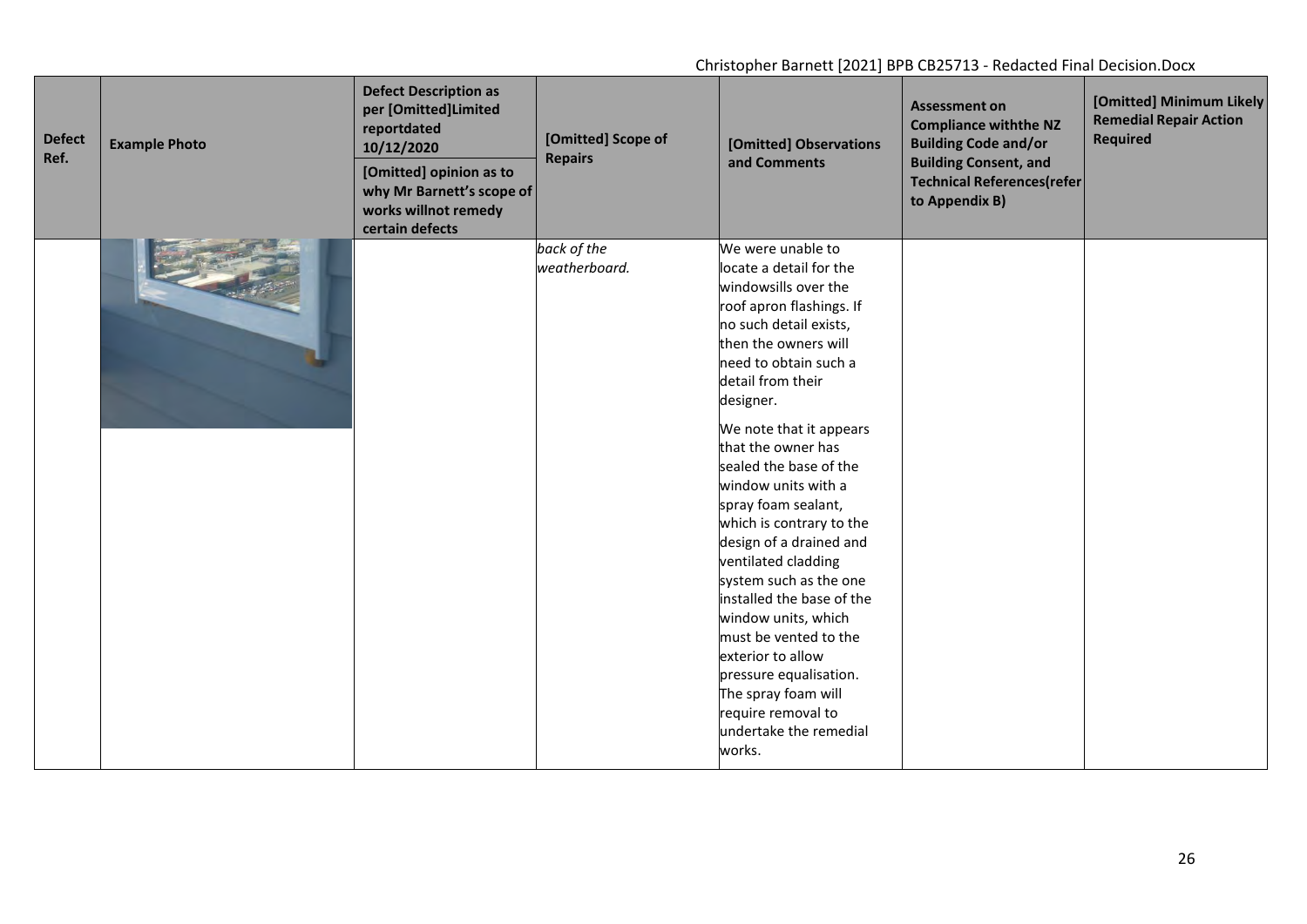| <b>Defect</b><br>Ref. | <b>Example Photo</b> | <b>Defect Description as</b><br>per [Omitted]Limited<br>reportdated<br>10/12/2020<br>[Omitted] opinion as to<br>why Mr Barnett's scope of<br>works willnot remedy<br>certain defects                                                         | [Omitted] Scope of<br><b>Repairs</b>                                                                                                                                                                                                                                                                                                                                                                                                | [Omitted] Observations<br>and Comments                                                                                                                                                                                                                                                                                                                                                                                                                                                                                                                                                                                                                                                                                                   | <b>Assessment on</b><br><b>Compliance withthe NZ</b><br><b>Building Code and/or</b><br><b>Building Consent, and</b><br><b>Technical References(refer</b><br>to Appendix B) | [Omitted] Minimum Likely<br><b>Remedial Repair Action</b><br><b>Required</b>                                                                                                                                                                                                                                                                                        |
|-----------------------|----------------------|----------------------------------------------------------------------------------------------------------------------------------------------------------------------------------------------------------------------------------------------|-------------------------------------------------------------------------------------------------------------------------------------------------------------------------------------------------------------------------------------------------------------------------------------------------------------------------------------------------------------------------------------------------------------------------------------|------------------------------------------------------------------------------------------------------------------------------------------------------------------------------------------------------------------------------------------------------------------------------------------------------------------------------------------------------------------------------------------------------------------------------------------------------------------------------------------------------------------------------------------------------------------------------------------------------------------------------------------------------------------------------------------------------------------------------------------|----------------------------------------------------------------------------------------------------------------------------------------------------------------------------|---------------------------------------------------------------------------------------------------------------------------------------------------------------------------------------------------------------------------------------------------------------------------------------------------------------------------------------------------------------------|
| 5.                    |                      | Noisy soffit linings<br>Mr Barnett agrees to fix the<br>soffits in accordance with<br>James Hardie installation<br>instructions which will<br>remedy the defect. In this<br>way [Omitted] scope and Mi<br>Barnett's scope are<br>consistent. | Supply and install H1.2<br>treated timber soffit<br>dwangs at 600 mm<br>centres, to allow correct<br>sheet fixing in accordance<br>with the James Hardie<br>installation specification.<br>Replace one isolated fibre<br>cement sheet, (soffit<br>lining) located on the<br>south west elevation.<br>Allow to paint the soffit<br>repairs to match existing<br>and to repair any damage<br>caused as a consequence<br>of the works. | We agree that in<br>locations the soffits are<br>not installed in<br>accordance with the<br>James Hardie technical<br>literature and require<br>repair as there is<br>insufficient timber<br>framing / blocking<br>installed to allow for the<br>correct fixing of the<br>soffit linings.<br>It was agreed during our<br>meeting of 30<br>September 2020 that<br>this would be part of the<br>remedial scope.<br>[Omitted] suggested<br>that by removing<br>sections of roofing it<br>may be possible to<br>install additional soffit<br>blocking without the<br>need to remove the<br>soffit lining.<br>It is likely this will<br>require removal and<br>replacement of the soffit<br>linings to install the<br>required framing timber | James Hardie Eaves<br>and Soffit<br><b>Installation Manual</b><br>August 2017.<br>Section 3.3 framing<br>set-out table 11.                                                 | We agree with the<br>proposed repair scope<br>proposed by Mr Barnett<br>and [Omitted], which will<br>require removal of soffit<br>linings in locations (or<br>metal roofing) and the<br>installation of additional<br>timber blocking / soffit<br>framing so that the soffit<br>linings can be fixed in<br>accordance with the James<br>Hardie installation manual. |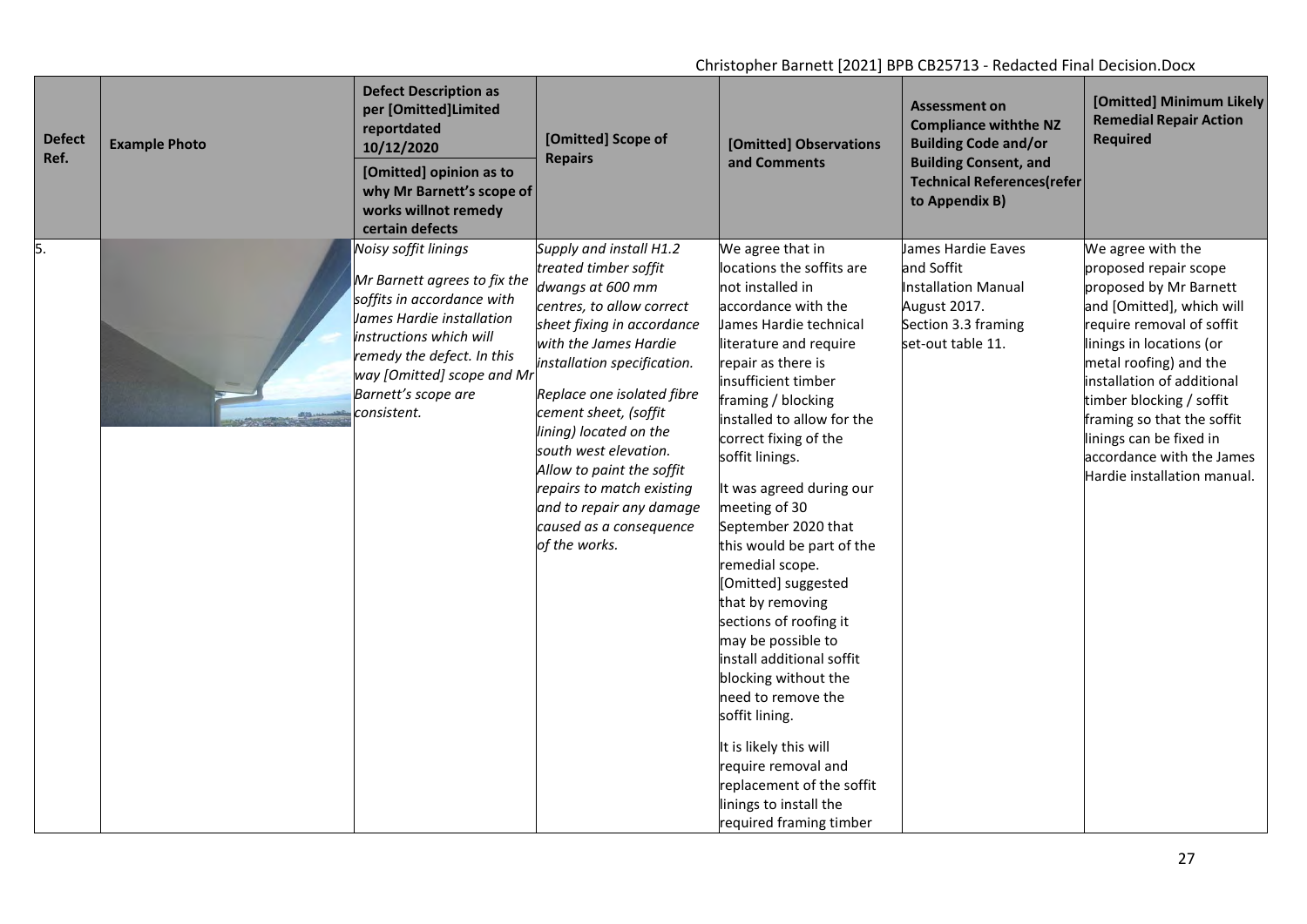| <b>Defect</b><br>Ref. | <b>Example Photo</b> | <b>Defect Description as</b><br>per [Omitted]Limited<br>reportdated<br>10/12/2020<br>[Omitted] opinion as to<br>why Mr Barnett's scope of<br>works willnot remedy<br>certain defects | [Omitted] Scope of<br><b>Repairs</b> | [Omitted] Observations<br>and Comments                                                                                                                                       | <b>Assessment on</b><br><b>Compliance withthe NZ</b><br><b>Building Code and/or</b><br><b>Building Consent, and</b><br><b>Technical References(refer)</b><br>to Appendix B) | [Omitted] Minimum Likely<br><b>Remedial Repair Action</b><br><b>Required</b> |
|-----------------------|----------------------|--------------------------------------------------------------------------------------------------------------------------------------------------------------------------------------|--------------------------------------|------------------------------------------------------------------------------------------------------------------------------------------------------------------------------|-----------------------------------------------------------------------------------------------------------------------------------------------------------------------------|------------------------------------------------------------------------------|
|                       |                      |                                                                                                                                                                                      |                                      | to allow for correct<br>fixing centres of 600<br>mm.<br>Mr Barnett has agreed<br>to fix the soffits in<br>accordance with the<br>llames Hardie installation<br>instructions. |                                                                                                                                                                             |                                                                              |